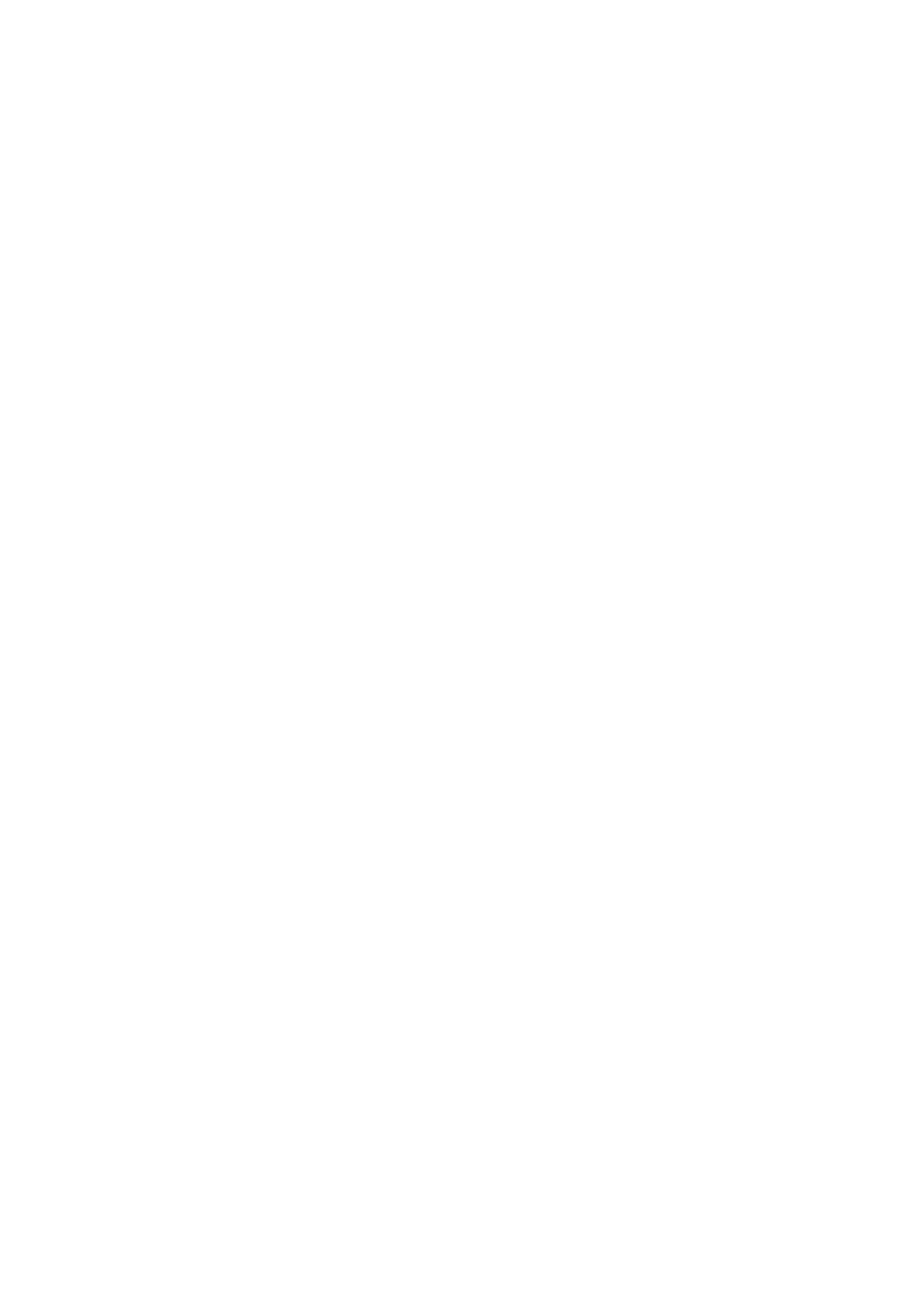# 1 Introduction

The Stokes system

$$
\begin{cases}\n-\triangle \check{u} + \text{grad } \check{p} = \check{f} & \text{in } \check{\Omega}, \\
\text{div } \check{u} = 0 & \text{in } \check{\Omega}, \\
\check{u} = \check{g} & \text{on } \partial \check{\Omega},\n\end{cases}
$$
\n(1.1)

models the laminar flow of a viscous incompressible fluid in a domain  $\tilde{\Omega}$ , when subjected to a density of forces  $\check{f}$  and with boundary data  $\check{g}$ , the unknowns being the velocity  $\check{u}$  and the pressure  $\check{p}$  of the fluid. We are specifically interested in the case where  $\Omega$  is tri-dimensional and axisymmetric, *i.e.* invariant by rotation around an axis. Note that this type of geometry appears in a large number of realistic situations, for instance for the flow in a cylindrical pipe or around a spherical obstacle.

The main idea for handling three-dimensional problems in such geometries consists in using the Fourier coefficients of the data and the solution with respect to the angular variable: Indeed, the three-dimensional problem is then reduced to a countable family of uncoupled two-dimensional problems, one for each Fourier coefficient, in the meridian domain. The drawback is that the variational formulation of each problem involves weighted Sobolev spaces, as fully investigated in [2] in a general framework.

The discretization is then performed in two steps. First, we use Fourier truncation, i.e. we only solve a finite number of two-dimensional problems and recall the estimate of the corresponding error from [2, Thm IX.1.9]. Second, we consider a discretization of each two-dimensional problem. Even if finite element discretizations have already been studied in this context, see [4] for instance, we have chosen here to use spectral type methods in order to preserve the accuracy of Fourier truncation. More precisely, in order to handle the possible complexity of the two-dimensional domain  $\Omega$ , we consider a mortar spectral element discretization of each problem. Indeed, handling such geometries is one of the first applications of the mortar element method as introduced in [7]. We prove the well-posedness of each discrete problem and also establish optimal error estimates (see [11] for the first results in this direction). We present some numerical experiments which confirm the interest of this discretization.

The outline of the paper is as follows:

- In Section 2, we recall from [2] the variational formulation of the twodimensional problems and also the error issued from Fourier truncation.
- In Section 3, we describe the discrete problems constructed from the mortar spectral element method and we prove their well-posedness.
- Section 4 is devoted to the numerical analysis of these problems.
- Numerical experiments are presented in Section 5.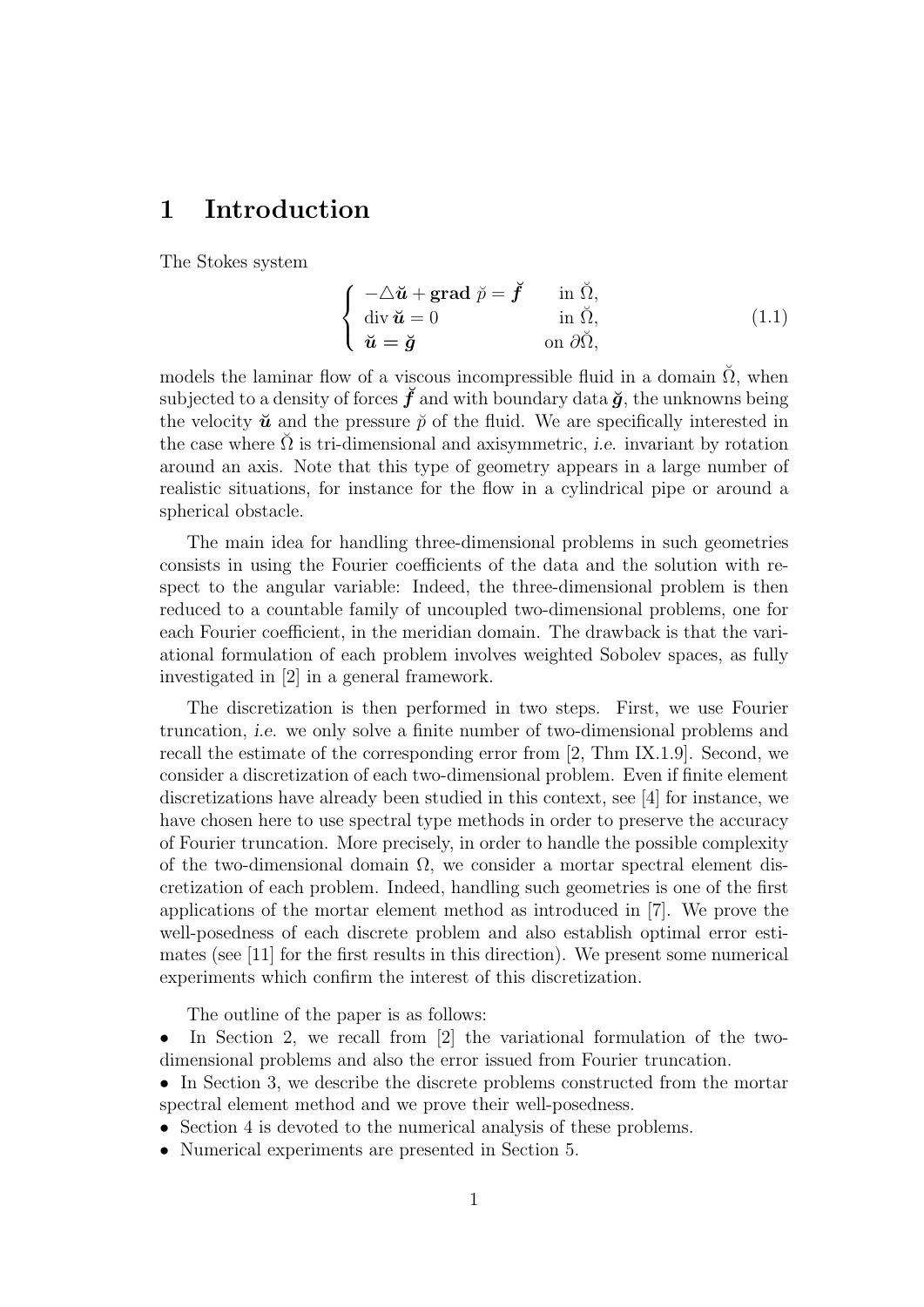### 2 The two-dimensional problems

We first make precise some notation about the geometry of the axisymmetric domain and introduce the weighted spaces which are needed on the twodimensional domain. Next we write the variational formulation of the twodimensional problems and recall their well-posedness. We conclude with an estimate for the error due to Fourier truncation.

#### 2.1 About the geometry

With a point in  $\mathbb{R}^3$ , we associate its Cartesian coordinates  $(x, y, z)$  and its cylindrical ones  $(r, \theta, z)$  with

$$
x = r \cos \theta
$$
,  $y = r \sin \theta$ ,  $r \in \mathbb{R}_+$ ,  $\theta \in [-\pi, \pi[$ .

We denote by  $\mathbb{R}^2_+$  the product  $\mathbb{R}_+ \times \mathbb{R}$  and consider a polygon  $\Omega$  in  $\mathbb{R}^2_+$  with boundary  $\partial\Omega$  made of a finite number of segments  $\Gamma_i$ ,  $1 \leq i \leq I$ . The endpoints of these segments are known as corners of  $\Omega$ : We call  $c_1, c_2, ... c_p$  the corners of the polygon which are on the axis  $r = 0$ , and  $e_1, e_2, \dots e_j$  the other corners of  $\Omega$ . Let  $\Gamma_0$  be the intersection of  $\partial\Omega$  with the axis  $r = 0$  and  $\Gamma = \partial\Omega \setminus \Gamma_0$ .

Let  $\check{\Omega}$  be the domain of  $\mathbb{R}^3$  obtained by rotation of  $\Omega$  around the axis  $r = 0$ . The set  $\Omega$  is then called meridian domain and we have

$$
\breve{\Omega} = \left\{ (r, \theta, z) \in \mathbb{R}^3, \ (r, z) \in \Omega \cup \Gamma_0, \ -\pi \leq \theta < \pi \right\}.
$$

In Figure 1, we illustrate some examples of domains  $\tilde{\Omega}$  which we treat in our numerical experiments.



Figure 1: Examples of domains  $\Omega$  and  $\tilde{\Omega}$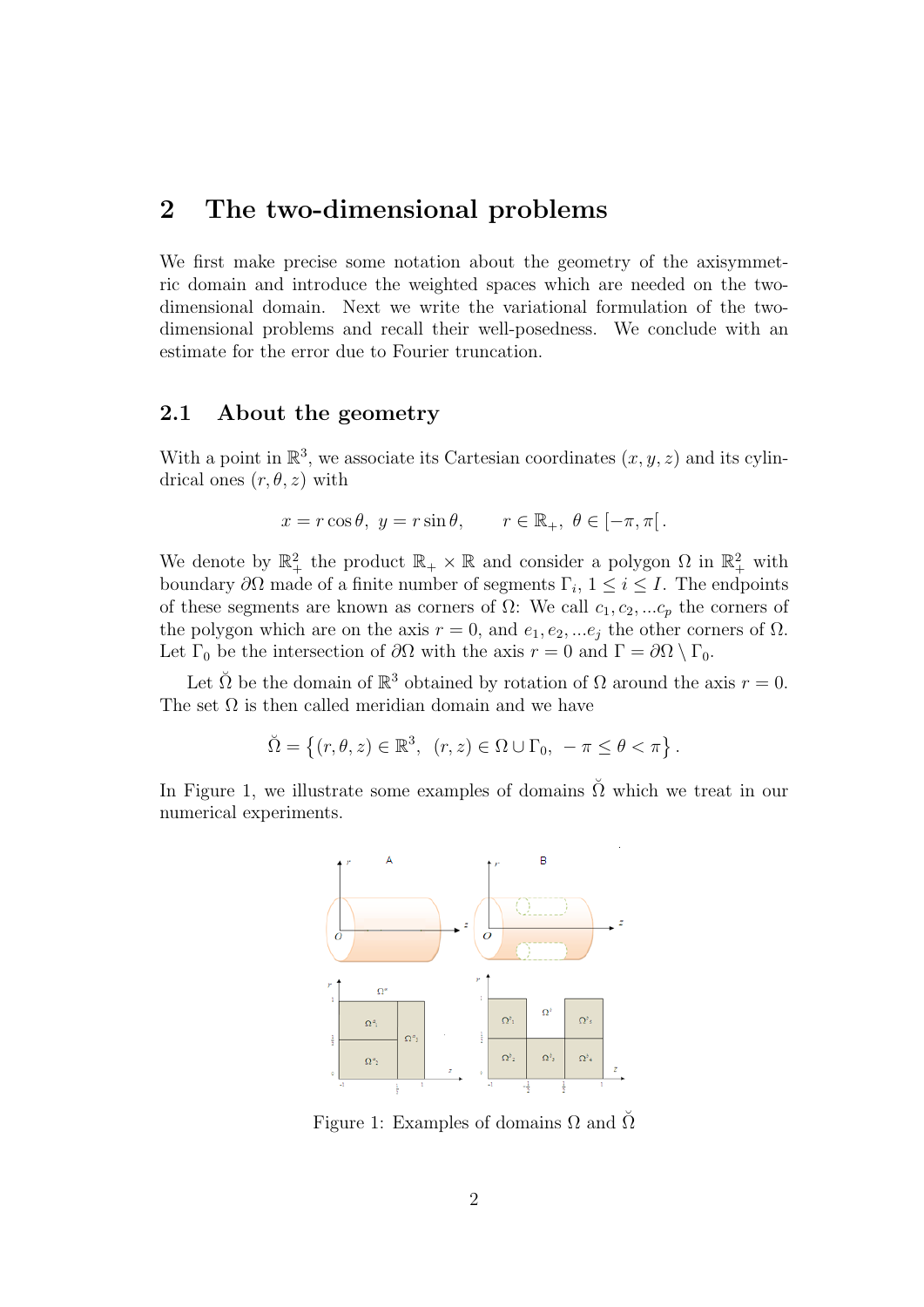#### 2.2 Weighted Sobolev spaces

We define the Hilbert spaces  $L_1^2(\Omega)$ ,  $L_{-1}^2(\Omega)$  and  $H_1^m(\Omega)$ , for any positive integer m by:

$$
L_{\pm 1}^2(\Omega) = \left\{ v : \Omega \longrightarrow \mathbb{C} \text{ measurable};
$$

$$
||v||_{L_{\pm 1}^2(\Omega)} = \left( \int_{\Omega} |v^2(r, z)| r^{\pm 1} dr dz \right)^{\frac{1}{2}} < +\infty \right\},\
$$

$$
H_1^m(\Omega) = \left\{ v \in L_1^2(\Omega); ||v||_{H_1^m(\Omega)} = \left( \sum_{k=0}^m \sum_{\ell=0}^k ||\partial_r^{\ell} \partial_z^{k-\ell} v||_{L_1^2(\Omega)}^2 \right)^{\frac{1}{2}} < +\infty \right\}.
$$

For a positive real number s, the space  $H_1^s(\Omega)$  is deduced in a standard way by interpolation between the space  $H_1^{[s]}$  $H_1^{[s]}(\Omega)$  and  $H_1^{[s]+1}$  $\mathcal{L}^{\lfloor s\rfloor+1}_{1}(\Omega)$ , where  $[s]$  stands for the integral part of s. We also need the Hilbert space  $V_1^1(\Omega) = H_1^1(\Omega) \cap L_{-1}^2(\Omega)$ , and we provide it with the norm

$$
||w||_{V_1^1(\Omega)} = (||w||^2_{H_1^1(\Omega)} + ||w||^2_{L^2_{-1}(\Omega)})^{\frac{1}{2}}.
$$

**Remark 2.1** In the monodimensional case of an edge  $\Lambda$  of  $\Omega$ , the spaces  $L_{\pm 1}^2(\Lambda)$ ,  $H_1^s(\Lambda)$  and  $V_1^1(\Lambda)$  are defined in the same way as in the two-dimensional case by using the measure  $d\tau = r dr$  if  $\Lambda$  is perpendicular to the axis  $(Oz)$  and  $d\tau = dz$ if it is parallel to this axis. For more details see [2, Chap. II].

Indeed, with any scalar function  $\check{v}$  in  $L^2(\check{\Omega})$ , we associate its Fourier coefficients  $v^k, k \in \mathbb{Z}$ , given by

$$
v^{k}(r,z) = \frac{1}{\sqrt{2\pi}} \int_{-\pi}^{\pi} \breve{v}(r,\theta,z)e^{-ik\theta}d\theta.
$$
 (2.1)

It is readily checked that each  $v^k$  then belongs to  $L_1^2(\Omega)$ .

Similarly, for each vector field  $\check{\mathbf{v}}$  in  $L^2(\check{\Omega})^3$ , we consider its cylindrical componenta  $\check{v}_r$ ,  $\check{v}_\theta$  and  $\check{v}_z$  and the associated Fourier coefficient  $(v_r^k, v_\theta^k, v_z^k)$  defined by the analogue of (2.1) which now belong to  $L_1^2(\Omega)^3$ . It is proved in [2, Thm II.3.6] that the Fourier transform:  $\check{\boldsymbol{v}} \to (v_r^k, v_\theta^k, v_z^k)_k$  maps  $H^1(\check{\Omega})^3$  onto  $\prod_{k \in \mathbb{Z}} H^1_{(k)}(\Omega)$ with

$$
\boldsymbol{H}_{(k)}^{1}(\Omega) = \begin{cases} V_{1}^{1}(\Omega) \times V_{1}^{1}(\Omega) \times H_{1}^{1}(\Omega) & \text{if } k = 0, \\ \left\{ (v_{r}, v_{\theta}, v_{z}) \in H_{1}^{1}(\Omega) \times H_{1}^{1}(\Omega) \times V_{1}^{1}(\Omega); \ v_{r} + ik \ v_{\theta} \in L_{-1}^{2}(\Omega) \right\} & \text{if } |k| = 1, \\ V_{1}^{1}(\Omega) \times V_{1}^{1}(\Omega) \times V_{1}^{1}(\Omega) & \text{if } |k| \geq 2. \end{cases}
$$

More general results exist for the spaces  $H^s(\check{\Omega})^3$ , see [2, Chap. II], we do not state them for simplicity.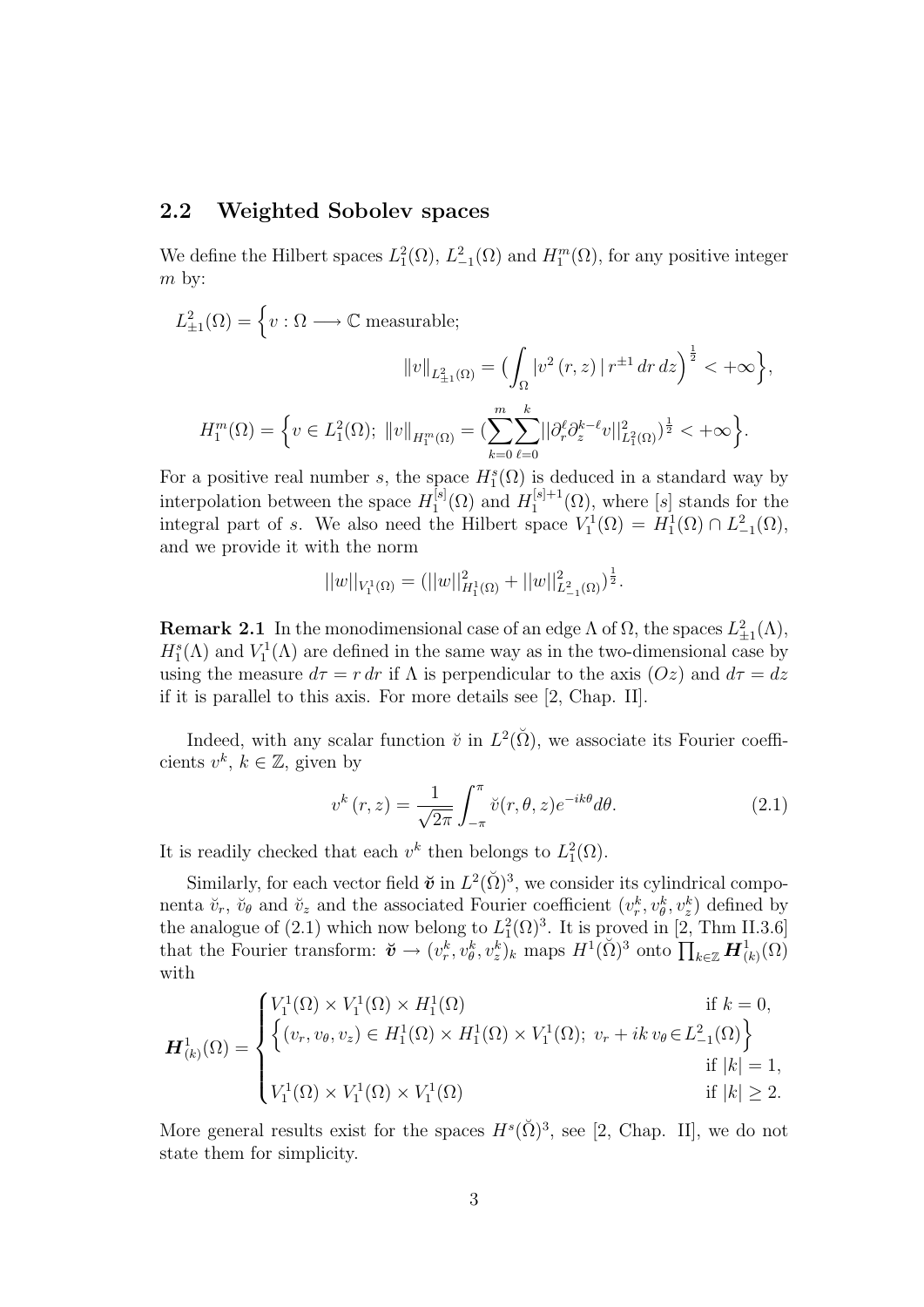#### 2.3 Variational formulation of the problems

In order to take into account the boundary conditions, we introduce the spaces

$$
H_{1\diamond}^1(\Omega) = \left\{ v \in H_1^1(\Omega); \ v = 0 \text{ on } \Gamma \right\},
$$
  

$$
V_{1\diamond}^1(\Omega) = V_1^1(\Omega) \cap H_{1\diamond}^1(\Omega), \qquad \mathbf{H}_{(k)\diamond}^1(\Omega) = \mathbf{H}_{(k)}^1(\Omega) \cap H_{1\diamond}^1(\Omega)^3.
$$

We also need the spaces

$$
L_{(k)}^2(\Omega) = \begin{cases} \left\{ q \in L_1^2(\Omega); \int_{\Omega} q(r, z) r dr dz = 0 \right\} & \text{if } k = 0, \\ L_1^2(\Omega) & \text{if } |k| \ge 1. \end{cases}
$$

We use a lifting of the boundary data  $\breve{g}$  that we still denote by  $\breve{g}$  for simplicity.

Then, it is readily checked that, if  $(\check{u}, \check{p})$  is the solution of problem (1.1) with data  $(\check{f}, \check{g})$  in  $L^2(\check{\Omega})^3 \times H^1(\check{\Omega})^3$ , the Fourier coefficients  $(u^k = (u^k_r, u^k_\theta, u^k_z), p^k)$ are the solutions of the following variational problems, for all  $k \in \mathbb{Z}$ :

Find 
$$
(\mathbf{u}^k, p^k)
$$
 in  $\mathbf{H}_{(k)}^1(\Omega) \times L_{(k)}^2(\Omega)$ , with  $\mathbf{u}^k - \mathbf{g}^k$  in  $\mathbf{H}_{(k)\diamond}^1(\Omega)$ , such that  
\n
$$
\forall \mathbf{v} \in \mathbf{H}_{(k)\diamond}^1(\Omega), \quad \mathcal{A}_k(\mathbf{u}^k, \mathbf{v}) + \mathcal{B}_k(\mathbf{v}, p^k) = \langle \mathbf{f}^k, \mathbf{v} \rangle, \qquad (2.2)
$$
\n
$$
\forall q \in L_1^2(\Omega), \qquad \mathcal{B}_k(\mathbf{u}^k, q) = 0,
$$

where the rather complex sesquilinear forms  $A_k(\cdot, \cdot)$  and  $\mathcal{B}_k(\cdot, \cdot)$  are defined by

$$
\mathcal{A}_k(\boldsymbol{u},\boldsymbol{w}) = a_0(u_r, w_r) + a_0(u_\theta, w_\theta) + a_0(u_z, w_z) + \int_{\Omega} \left( \frac{1+k^2}{r^2} (u_r \overline{w}_r + u_\theta \overline{w}_\theta) + \frac{2ik}{r^2} (u_\theta \overline{w}_r - u_r \overline{w}_\theta) + \frac{k^2}{r^2} u_z \overline{w}_z \right) r dr dz,
$$

with

$$
a_0(u, w) = \int_{\Omega} (\partial_r u \partial_r \overline{w} + \partial_z u \partial_z \overline{w})(r, z) r dr dz,
$$

and

$$
\mathcal{B}_k(\boldsymbol{w},q) = -\int_{\Omega} q\left(\partial_r \overline{w}_r + \frac{1}{r} \left(\overline{w}_r + ik \, \overline{w}_{\theta}\right) + \partial_z \overline{w}_z\right) r \, dr \, dz.
$$

The Hermitian product  $\langle \cdot, \cdot \rangle$  is given by

$$
\langle \boldsymbol{f}, \boldsymbol{v} \rangle = \int_{\Omega} \boldsymbol{f}(r, z) \cdot \overline{\boldsymbol{v}}(r, z) \, r \, dr dz.
$$

From now on, the space  $\mathbf{H}^1_{(k)}(\Omega)$  is equipped with the norm

$$
\|\boldsymbol{v}\|_{\boldsymbol{H}_{(k)}^1(\Omega)}=\mathcal{A}_k(\boldsymbol{v},\boldsymbol{v})^{\frac{1}{2}}
$$

(indeed, the quantity  $\mathcal{A}_k(\boldsymbol{v}, \boldsymbol{v})$  is real and nonnegative) and the space  $L^2_{(k)}(\Omega)$ is equipped with the norm  $\|\cdot\|_{L_1^2(\Omega)}$ . Then, appropriate properties of the forms  $\mathcal{A}_k(\cdot, \cdot)$  and  $\mathcal{B}_k(\cdot, \cdot)$  on these spaces are derived in [2, Prop. IX.1.3], which leads to the following result.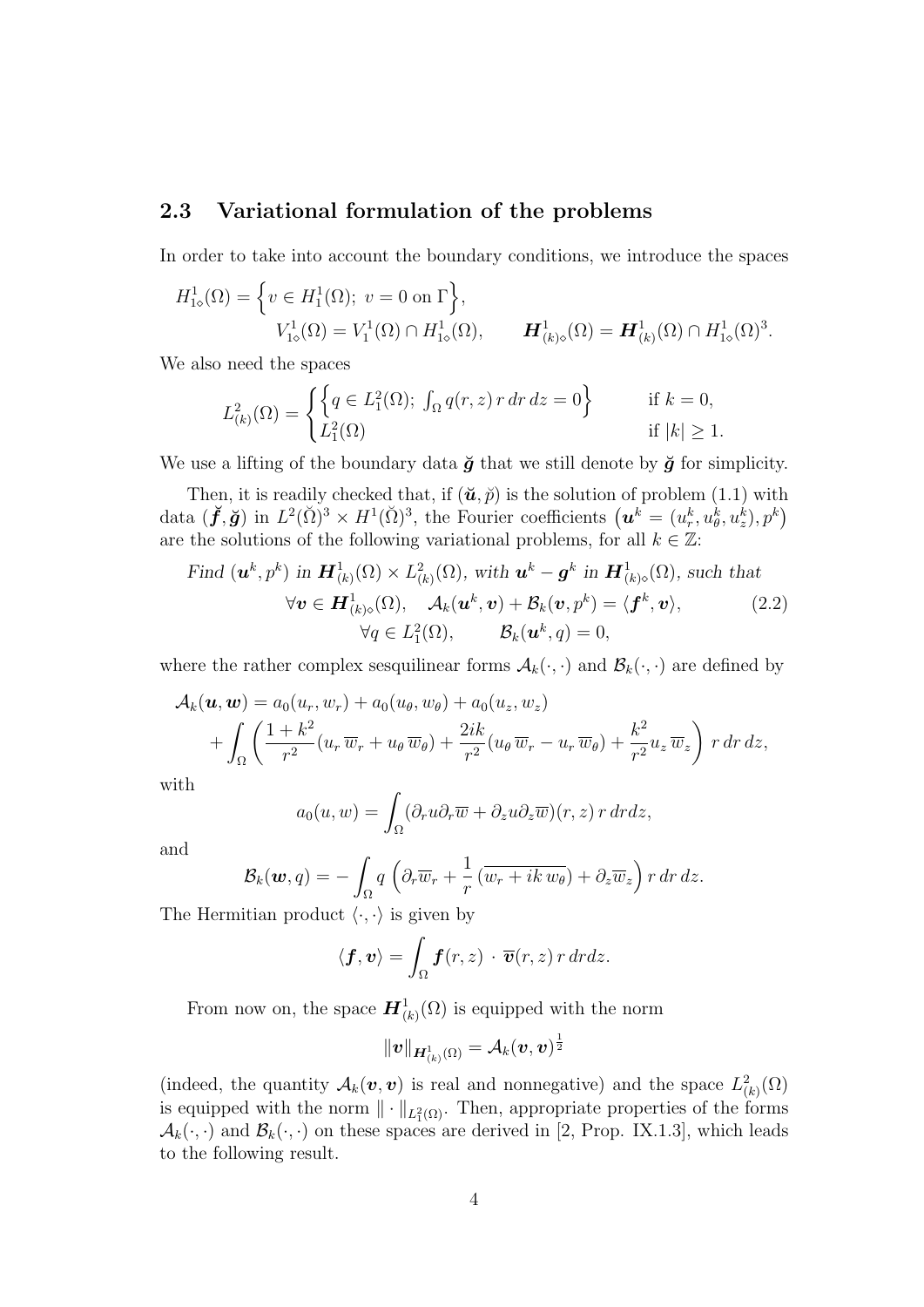**Proposition 2.2** For any data  $\bm{f}^k$  in  $L_1^2(\Omega)^3$  and  $\bm{g}^k$  in  $\bm{H}_{(k)}^1(\Omega)$  satisfying moreover in the case  $k = 0$  the null flux condition

$$
\int_{\Gamma} (g_r n_r + g_z n_z)(\tau) r(\tau) d\tau = 0,
$$
\n(2.3)

problem (2.2) has a unique solution  $(\boldsymbol{u}^k, p^k)$  in  $\boldsymbol{H}^1_{(k)}(\Omega) \times L^2_{(k)}(\Omega)$ . Moreover, this solution satisfies, for a constant c only depending on  $\Omega$ ,

$$
\|\mathbf{u}^{k}\|_{\mathbf{H}_{(k)}^{1}(\Omega)}+\|p^{k}\|_{L_{1}^{2}(\Omega)}\leq c\left(\|\mathbf{f}^{k}\|_{L_{1}^{2}(\Omega)^{3}}+\|\mathbf{g}^{k}\|_{\mathbf{H}_{(k)}^{1}(\Omega)}\right).
$$
 (2.4)

**Remark 2.3** The data  $\check{f}$  and  $\check{g}$  are said to be axisymmetric if all functions  $\check{f}_r$ ,  $\check{f}_{\theta}$  and  $\check{f}_{z}$ ,  $\check{g}_{r}$ ,  $\check{g}_{\theta}$  and  $\check{g}_{z}$  are independent of  $\theta$ . In this case, only problem (2.2) for  $k = 0$  has a non-zero solution. Moreover it results into the set of two uncoupled problems

Find 
$$
u_{\theta}
$$
 in  $V_1^1(\Omega)$ , with  $u_{\theta} - g_{\theta}$  in  $V_{1\diamond}^1(\Omega)$ , such that  
\n
$$
\forall v \in V_{1\diamond}^1(\Omega), \quad a_1(u_{\theta}, v) = \langle f_{\theta}, v \rangle \tag{2.5}
$$

and

Find 
$$
(u_r, u_z, p)
$$
 in  $V_1^1(\Omega) \times H_1^1(\Omega) \times L_{(0)}^2(\Omega)$ ,  
\nwith  $u_r - g_r$  in  $V_{1\circ}^1(\Omega)$  and  $u_z - g_z$  in  $H_{1\circ}^1(\Omega)$ , such that  
\n $\forall (v_r, v_z) \in V_{1\circ}^1(\Omega) \times H_{1\circ}^1(\Omega)$ ,  
\n $a_1(u_r, v_r) + a_0(u_z, v_z) + b(v_r, v_z; p) = \langle f_r, v_r \rangle + \langle f_z, v_z \rangle$ , (2.6)  
\n $\forall q \in L_{(0)}^2(\Omega)$ ,  $b(u_r, u_z; q) = 0$ ,

where the sesquilinear forms  $a_1(\cdot, \cdot)$  and  $b(\cdot, \cdot)$  are now defined by

$$
a_1(u, w) = a_0(u, w) + \int_{\Omega} u(r, z) \overline{w}(r, z) r^{-1} dr dz,
$$

$$
b(\mathbf{w}, q) = -\int_{\Omega} q \left( \partial_r \overline{w}_r + \frac{1}{r} \overline{w}_r + \partial_z \overline{w}_z \right) r dr dz.
$$

These problems seem much simpler and their discretization is considered separately in the next section.

#### 2.4 Fourier truncation

Of course, we intend to discretize only a finite number of problems (2.2). So, we chose a positive integer  $K$  and, in analogy with the formula

$$
\breve{\boldsymbol{u}}(r,\theta,z)=\frac{1}{\sqrt{2\pi}}\sum_{k\in\mathbb{Z}}\boldsymbol{u}^k(r,z)\,e^{ik\theta},\qquad \breve{p}(r,\theta,z)=\frac{1}{\sqrt{2\pi}}\sum_{k\in\mathbb{Z}}p^k(r,z)\,e^{ik\theta},
$$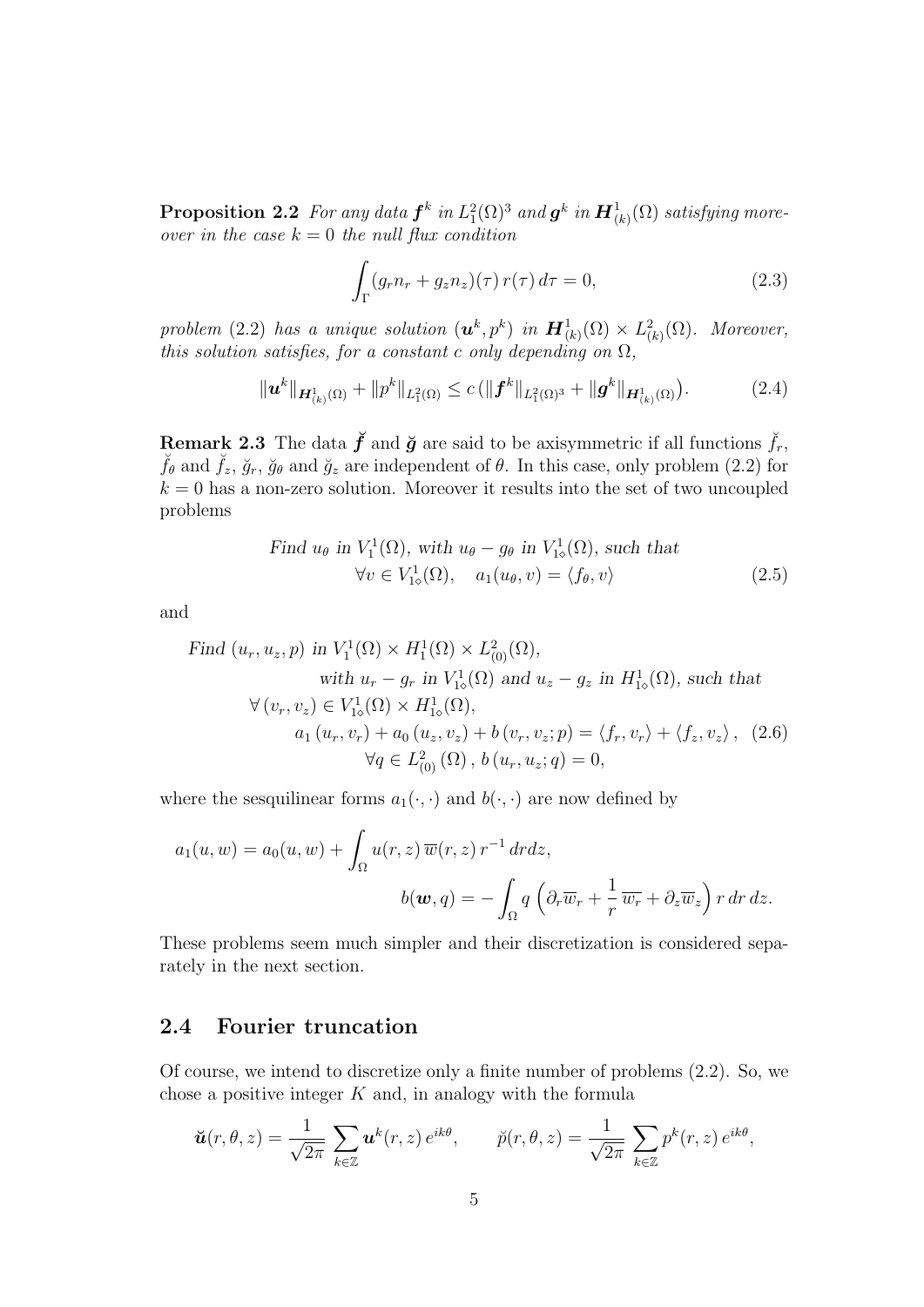we define an approximation of the solution  $(\tilde{\boldsymbol{u}}, \tilde{p})$  of problem (1.1) by

$$
\tilde{\boldsymbol{u}}_K(r,\theta,z) = \frac{1}{\sqrt{2\pi}} \sum_{|k| \le K} \boldsymbol{u}^k(r,z) e^{ik\theta},
$$

$$
\tilde{p}_K(r,\theta,z) = \frac{1}{\sqrt{2\pi}} \sum_{|k| \le K} p^k(r,z) e^{ik\theta}. \quad (2.7)
$$

Indeed, the following result can be found in [2, Thm IX.1.9].

**Proposition 2.4** For any  $s \geq 0$ , if the data  $(\check{f}, \check{g})$  belong to  $H^{s-1}(\check{\Omega})^3$   $\times$  $H^{s+1}(\Omega)^3$ , the following estimate holds between the solution  $(\check{u}, \check{p})$  of problem (1.1) and its approximation  $(\mathbf{u}_K, \breve{p}_K)$  defined in (2.7)

$$
\|\check{u} - \check{u}_K\|_{H^1(\check{\Omega})^3} + \|\check{p} - \check{p}_K\|_{L^2(\check{\Omega})} \le c K^{-s} \left( \|\check{f}\|_{H^{s-1}(\check{\Omega})^3} + \|\check{g}\|_{H^{s+1}(\check{\Omega})^3} \right). \tag{2.8}
$$

Remark 2.5 When Fourier truncation is used, the Fourier coefficients of the data  $f^k$  and  $g^k$ ,  $|k| \leq K$ , are usually computed by a quadrature formula: With  $\theta_m = \frac{2m\pi}{2K+1}$ , the approximate Fourier coefficients are given for  $|k| \leq K$  by

$$
\mathbf{f}^{k*}(r,z) = \frac{\sqrt{2\pi}}{2K+1} \sum_{|m| \leq K} \breve{\mathbf{f}}(r,\theta_m,z) e^{-ik\theta_m},
$$

$$
\mathbf{g}^{k*}(r,z) = \frac{\sqrt{2\pi}}{2K+1} \sum_{|m| \leq K} \breve{\mathbf{g}}(r,\theta_m,z) e^{-ik\theta_m}.
$$

We do not take this modification into account in the next section, since the final error estimates are exactly the same.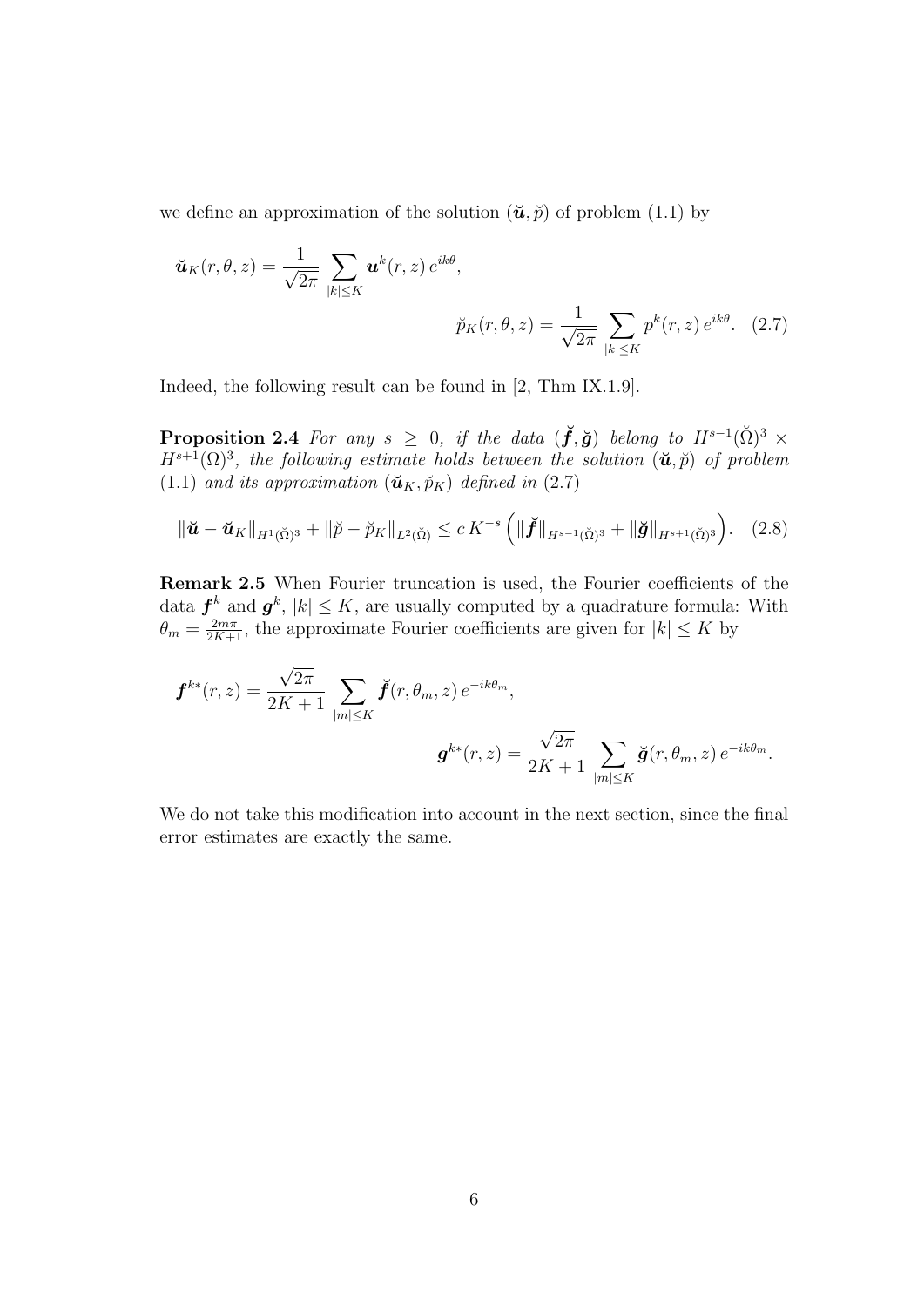### 3 The discrete problems

We first recall the decomposition of the domain and the approximation spaces that are required for the mortar spectral element method. Next, we write the corresponding discrete problems, first in the case of axiysmmetric data, second in the general case, and prove their well-posedness.

#### 3.1 About the mortar element method

In view of the discretization, we consider a decomposition of  $\Omega$  into L open rectangles  $\Omega_{\ell}$ ,  $1 \leq \ell \leq L$ , such that

$$
\bar{\Omega} = \bigcup_{\ell=1}^{L} \bar{\Omega}_{\ell} \quad \text{and} \quad \Omega_{\ell} \cap \Omega_{m} = \varnothing, \quad 1 \le \ell < m \le L. \tag{3.1}
$$

Note that the edges of the  $\Omega_\ell$  are either parallel or orthogonal to the axis  $(Oz)$ .

For any two-dimensional domain  $\mathcal O$  and nonnegative integer  $N, \mathbb P_N(\mathcal O)$  stands for the space of restrictions to  $\mathcal O$  of polynomials on  $\mathbb R^2$  with degree  $\leq N$  with respect to each variable  $r$  and  $z$ . In view of the discretization, we define a L-tuple of positive integers  $\delta = (N_1, ..., N_L)$ . Indeed, the idea of the mortar spectral element method is to approximate the discrete solutions in a subspace of

$$
\mathbb{Y}_{\delta}(\Omega) = \left\{ v_{\delta} \in L_1^2(\Omega); \ v_{\delta} |_{\Omega_{\ell}} \in \mathbb{P}_{N_{\ell}}(\Omega_{\ell}), \ 1 \leq \ell \leq L \right\}.
$$

Let also  $\mathbb{Y}_{\delta}^{\diamond}(\Omega)$  stand for the space of functions in  $\mathbb{Y}_{\delta}(\Omega)$  vanishing on  $\Gamma$ .

To define this subspace, we introduce the skeleton  $S$  of the domain decomposition, equal to  $\bigcup_{\ell=1}^L \partial \Omega_\ell \setminus \partial \Omega$ . It admits a partition without overlap into mortars

$$
\bar{\mathcal{S}} = \bigcup_{\mu=1}^{M^+} \gamma_\mu^+, \qquad \text{with} \quad \gamma_\mu^+ \cap \gamma_{\mu'}^+ = \varnothing, \quad 1 \leq \mu < \mu^{'} \leq M^+,
$$

each  $\gamma^+_\mu$  being a whole edge of one of  $\Omega_\ell$ , which is then denoted by  $\Omega^+_\mu$ . Note that the choice of this decomposition is not unique, however it is decided a priori for all the discretizations we work with. Once it is fixed, we have another partition of the skeleton into non-mortars:

$$
\bar{\mathcal{S}} = \bigcup_{m=1}^{M^-} \gamma_m^-, \qquad \text{with} \quad \gamma_m^- \cap \gamma_{m'}^- = \varnothing, \quad 1 \le m < m' \le M^-,
$$

where each  $\gamma_m^-$  is a whole edge of one of  $\Omega_\ell$ , then denoted by  $\Omega_m^-$  (if there exists an index  $\mu$  such that  $\gamma_m^-$  and  $\gamma_\mu^+$  coincide,  $\Omega_m^-$  is different of  $\Omega_\mu^+$ ).

Next, with all  $v_{\delta}$  in  $\mathbb{Y}_{\delta}(\Omega)$ , we associate the mortar function  $\phi_{v_{\delta}}$  in  $L_1^2(\mathcal{S})$ defined by  $\phi_{v_\delta}|_{\gamma_\mu^+} = (v_\delta|_{\Omega_\mu^+})|_{\gamma_\mu^+}$ ,  $1 \leq \mu \leq M^+$ . With obvious definition of  $N_m^-$ , we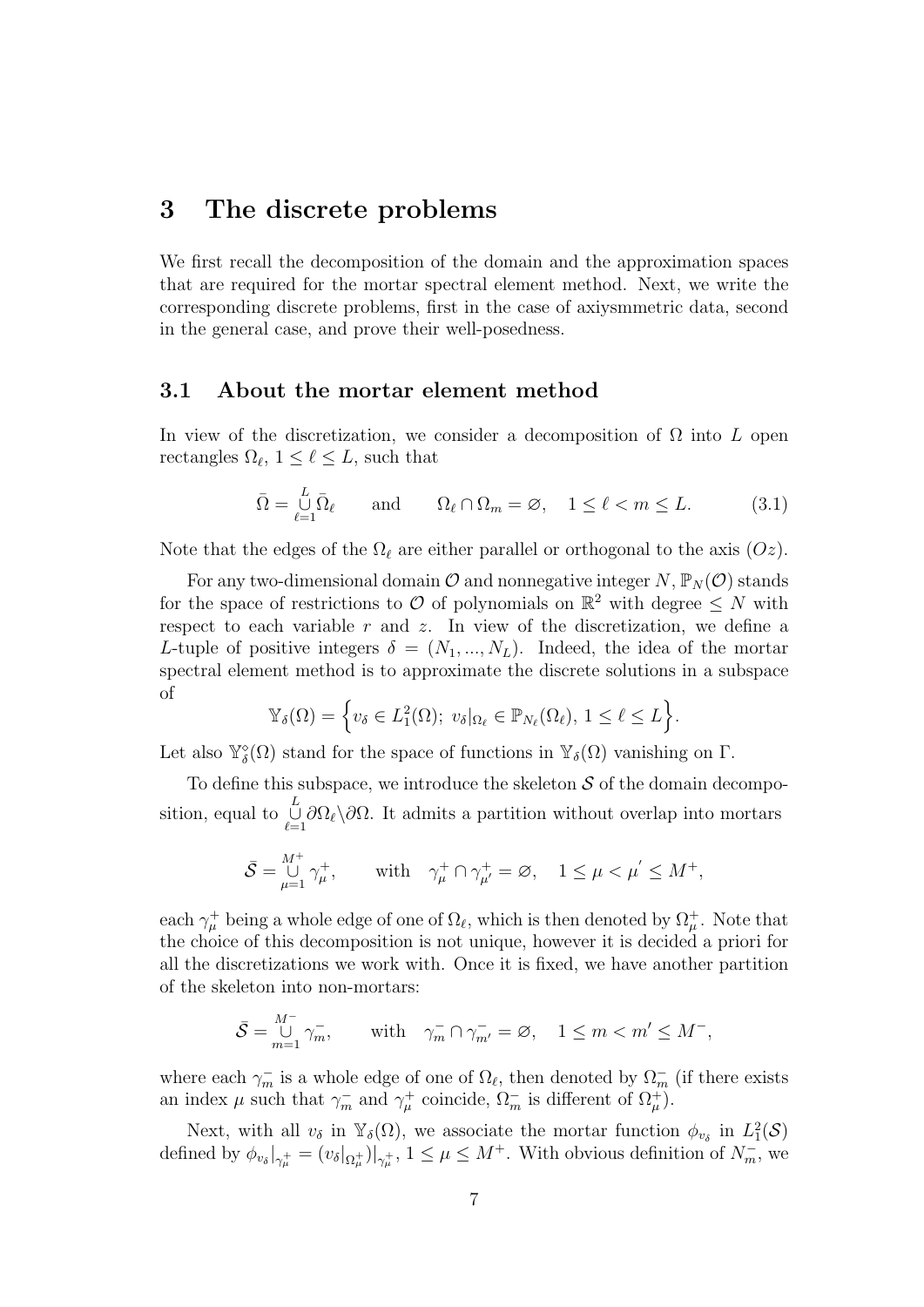define our fundamental discrete space  $\mathbb{X}_{\delta}$  by:

$$
\mathbb{X}_{\delta}(\Omega) = \left\{ v_{\delta} \in \mathbb{Y}_{\delta}; \right\}
$$
  

$$
\forall \psi \in \mathbb{P}_{N_m-2}(\gamma_m^-), \int_{\gamma_m^-} (v_{\delta}|_{\Omega_m^-} - \phi_{v_{\delta}})(\tau) \psi(\tau) d\tau = 0, 1 \le m \le M^- \right\}
$$
 (3.2)

with  $d\tau = r dr$  if the non-mortar  $\gamma_m^-$  is parallel to the axis  $(Or)$  and  $d\tau = dz$  if  $\gamma_m^-$  is parallel to the axis  $(Oz)$ . We also need its subspaces defined as follows: (i)  $\mathbb{X}_{\delta}^{\diamond}$  is the space of functions  $v_{\delta}$  vanishing on  $\Gamma$ ; (ii)  $\mathbb{X}_{\delta}^*$  is the space

$$
\mathbb{X}_{\delta}^{*}(\Omega) = \left\{ v_{\delta} \in \mathbb{X}_{\delta}(\Omega); \ v_{\ell} = v_{\delta} |_{\Omega_{\ell}} \in L_{-1}^{2}(\Omega_{\ell}), \ 1 \leq \ell \leq L \right\},\tag{3.3}
$$

and  $\mathbb{X}_{\delta}^0$  is the intersection of  $\mathbb{X}_{\delta}^{\diamond}$  and  $\mathbb{X}_{\delta}^*$ . Finally, we introduce the space

$$
\mathbb{X}_{\delta(k)}(\Omega) = \begin{cases} \mathbb{X}_{\delta}^{*}(\Omega) \times \mathbb{X}_{\delta}^{*}(\Omega) & \text{if } k = 0, \\ \left\{ (v_{r}, v_{\theta}, v_{z}) \in \mathbb{X}_{\delta}(\Omega) \times \mathbb{X}_{\delta}(\Omega) \times \mathbb{X}_{\delta}^{*}(\Omega); \ v_{r} + ik \ v_{\theta} \in \mathbb{X}_{\delta}^{*}(\Omega) \right\} \\ \text{if } |k| = 1, \\ \mathbb{X}_{\delta}^{*}(\Omega) \times \mathbb{X}_{\delta}^{*}(\Omega) \times \mathbb{X}_{\delta}^{*}(\Omega) & \text{if } |k| \geq 2, \\ (3.4) \end{cases}
$$

and its intersection  $\mathbb{X}_{\delta(k)}^{\diamond}(\Omega)$  with  $\mathbb{X}_{\delta}^{\diamond}(\Omega)^3$ . All these spaces are needed for the approximation of the velocity.

The spaces for the approximation of the pressure are more simpler, they are defined by

$$
\mathbb{M}_{\delta}(\Omega) = \left\{ v_{\delta} \in L_1^2(\Omega); \ v_{\delta} |_{\Omega_{\ell}} \in \mathbb{P}_{N_{\ell}-2}(\Omega_{\ell}), \ 1 \leq \ell \leq L \right\},\
$$

$$
\mathbb{M}_{\delta(k)}(\Omega) = \mathbb{M}_{\delta}(\Omega) \cap L_{(k)}^2(\Omega). \quad (3.5)
$$

To conclude, we introduce quadrature formulas. Let  $(\xi_j, \rho_j)$ ,  $0 \le j \le N$ , denote the nodes and weights of the Gauss-Lobatto quadrature formula on [−1, 1] for the measure  $d\zeta$  and  $(\zeta_i,\omega_i), 1 \leq i \leq N+1$ , their analogues for the measure  $(1 + \zeta) d\zeta$ , see [2, Section VI.1] for a more explicit definition. We denote by  $(\Omega_\ell)_{1\leq \ell \leq L_0}$  the rectangles such that  $\partial \overline{\Omega}_\ell \cap \Gamma_0 \neq \emptyset$  and by  $(\Omega_\ell)_{L_0+1\leq \ell \leq L}$  those such that  $\partial\Omega_{\ell} \cap \Gamma_0 = \emptyset$ . If  $\Omega_{\ell}$  is equal to  $]0, r'_{\ell}[\times] z_{\ell}, z'_{\ell}$  for  $1 \leq \ell \leq L_0$  and to  $|r_{\ell,r'_{\ell}}(\times) z_{\ell}, z'_{\ell}$  for  $L_0 + 1 \leq \ell \leq L$ , we use the following definitions: (i) For  $1 \leq \ell \leq L_0$  and with  $N = N_{\ell}$ ,

$$
\zeta_i^{\ell} = \frac{r'_{\ell}}{2} (\zeta_i + 1), \qquad \omega_i^{\ell} = \omega_i \frac{r'^2_{\ell}}{4}, \qquad 1 \le i \le N_{\ell} + 1;
$$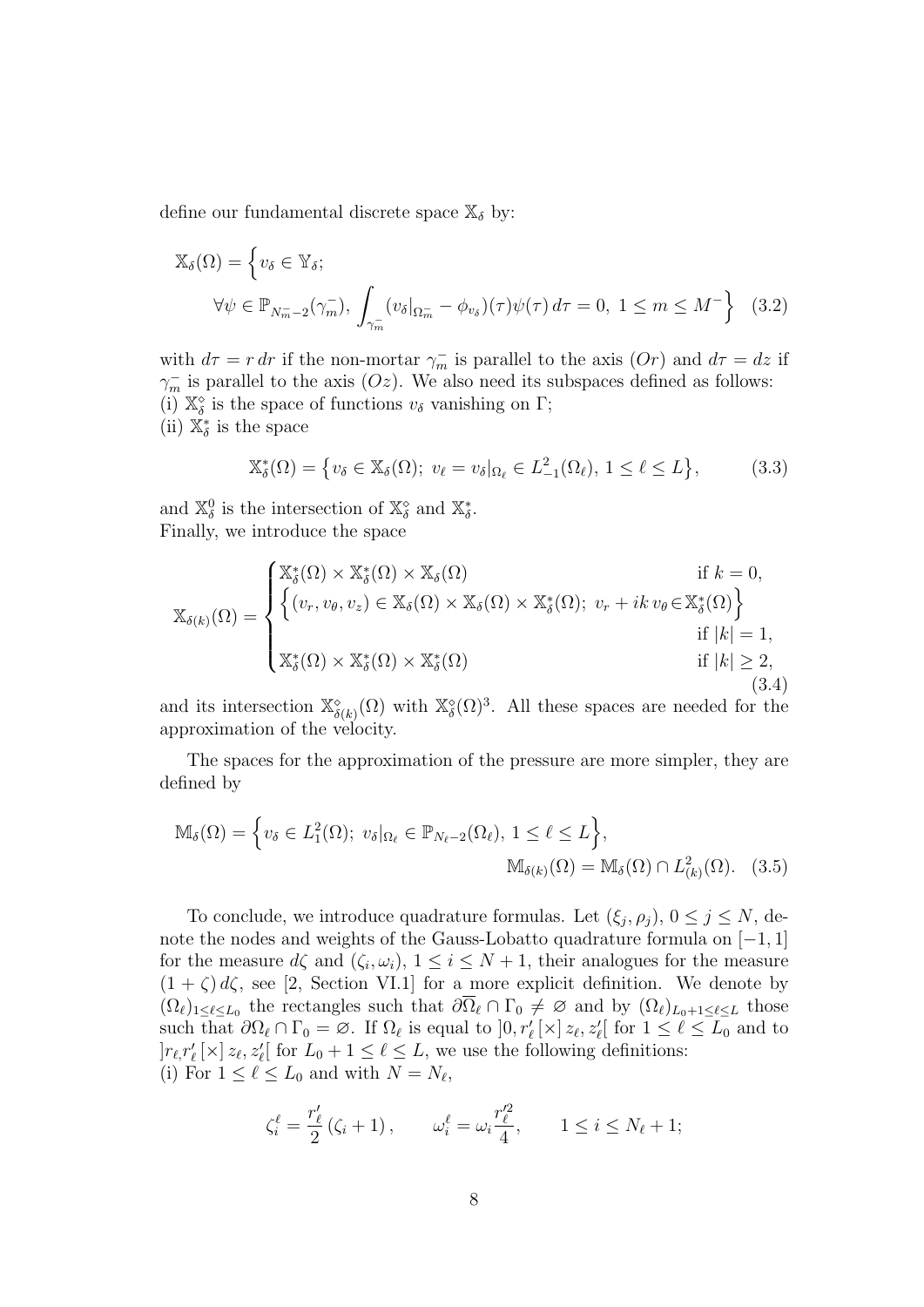(ii) For  $L_0 + 1 \leq \ell \leq L$  and still with  $N = N_{\ell}$ ,

$$
\xi_i^{(r)\ell} = \frac{(r'_\ell - r_\ell)}{2} \xi_i + \frac{(r'_\ell + r_\ell)}{2}, \qquad \rho_i^{(r)\ell} = \rho_i \frac{r'_\ell - r_\ell}{2}, \qquad 0 \le i \le N_\ell;
$$

(iii) For  $1 \leq \ell \leq L$  and once more with  $N = N_{\ell}$ ,

$$
\xi_j^{\ell} = \frac{(z_{\ell}' - z_{\ell})}{2} \xi_i + \frac{(z_{\ell}' + z_{\ell})}{2}, \qquad \rho_j^{\ell} = \rho_j \frac{z_{\ell}' - z_{\ell}}{2}, \qquad 0 \le j \le N_{\ell}.
$$

We are thus in a position to define the discrete scalar product: For all functions u and v such that  $u_\ell = u|_{\Omega_\ell}$  and  $v_\ell = v|_{\Omega_\ell}$  are continuous on  $\overline{\Omega}_\ell$ ,  $1 \leq \ell \leq L$ ,

$$
(u, v)_{\delta} = \sum_{\ell=1}^{L_0} \sum_{i=1}^{N_{\ell}+1} \sum_{j=0}^{N_{\ell}} u_{\ell}(\zeta_j^{\ell}, \xi_i^{\ell}) v_{\ell}(\zeta_j^{\ell}, \xi_i^{\ell}) \omega_i^{\ell} \rho_j^{\ell} + \sum_{\ell=L_0+1}^{L} \sum_{i=0}^{N_{\ell}} \sum_{j=0}^{N_{\ell}} u_{\ell}(\xi_i^{(r)\ell}, \xi_j^{\ell}) v_{\ell}(\xi_i^{(r)\ell}, \xi_j^{\ell}) \xi_i^{(r)\ell} \rho_i^{(r)\ell} \rho_j^{\ell}.
$$

We denote by  $\mathcal{I}_{\ell}^+$  $\mathcal{I}_{\ell}^{+}$  and  $\mathcal{I}_{\ell}$  the Lagrange interpolation operators associated with the nodes  $(\zeta_i^{\ell}, \xi_i^{\ell})$  for  $1 \leq \ell \leq L_0$  and with  $(\xi_i^{(r)\ell})$  $\{f_i^{(r)}\ell, \xi_j^{\ell}\}\$  for  $L_0+1 \leq \ell \leq L$ , respectively, with values in  $\mathbb{P}_{N_{\ell}}(\Omega_{\ell})$ . Let also  $\mathcal{I}_{\delta}$  stand for the global interpolation operator with values in  $\mathbb{Y}_{\delta}(\Omega)$ .

#### 3.2 The discrete problems for axisymmetric data

As standard for spectral methods, the discrete problems are constructed by the Galerkin method with numerical integration. The problem associated with (2.5) reads

Find 
$$
u_{\theta,\delta}
$$
 in  $\mathbb{X}_{\delta}^*(\Omega)$ , with  $u_{\theta,\delta} - \mathcal{I}_{\delta}g_{\theta}$  in  $\mathbb{Y}_{\delta}^{\diamond}(\Omega)$ , such that  
\n
$$
\forall v_{\delta} \in \mathbb{X}_{\delta}^0(\Omega), \quad a_{1\delta}(u_{\theta,\delta}, v_{\delta}) = (f_{\theta}, \overline{v}_{\delta})_{\delta}
$$
\n(3.6)

where the bilinear form  $a_{1\delta}(\cdot, \cdot)$  is defined by

$$
a_{0\delta}(u_{\delta}, w_{\delta}) = (\partial_r u_{\delta}, \partial_r \overline{w}_{\delta})_{\delta} + (\partial_z u_{\delta}, \partial_z \overline{w}_{\delta})_{\delta},
$$
  

$$
a_{1\delta}(u_{\delta}, w_{\delta}) = a_{0\delta}(u_{\delta}, w_{\delta}) + (r^{-1}u_{\delta}, r^{-1}\overline{w}_{\delta})_{\delta}.
$$

From now on, we omit the study of this problem and we refer to [1] for its detailed numerical analysis.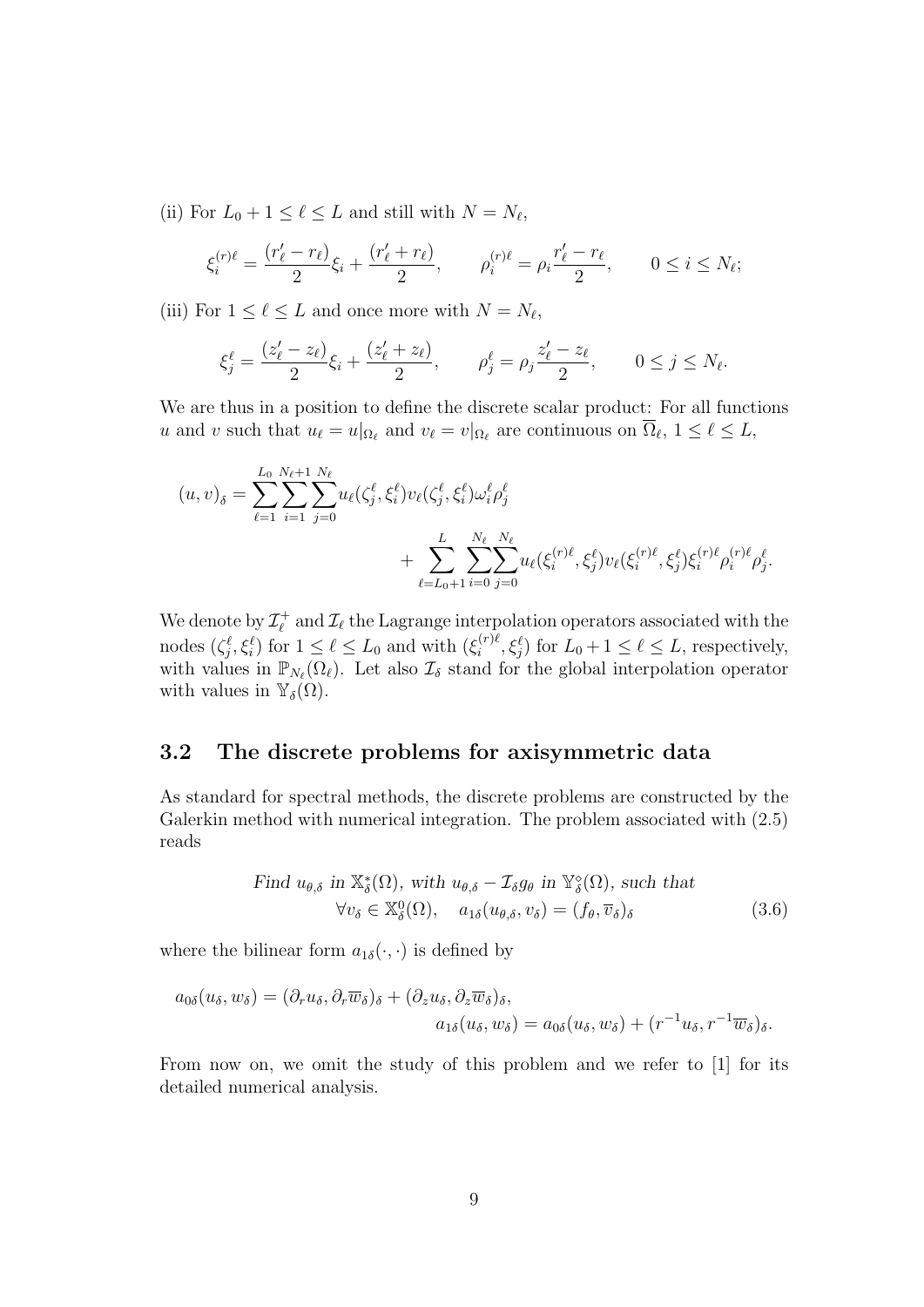The problem associated with (2.6) reads

Find 
$$
(u_{r,\delta}, u_{z,\delta}, p_{\delta})
$$
 in  $\mathbb{X}_{\delta}^*(\Omega) \times \mathbb{X}_{\delta}(\Omega) \times \mathbb{M}_{\delta(0)}(\Omega)$ ,  
\nwith  $u_{r,\delta} - \mathcal{I}_{\delta}g_r$  in  $\mathbb{Y}_{\delta}^{\circ}(\Omega)$  and  $u_{z,\delta} - \mathcal{I}_{\delta}g_z$  in  $\mathbb{Y}_{\delta}^{\circ}(\Omega)$ , such that  
\n
$$
\forall (v_{r,\delta}, v_{z,\delta}) \in \mathbb{X}_{\delta}^{\circ}(\Omega) \times \mathbb{X}_{\delta}^{\circ}(\Omega),
$$
\n
$$
a_{1\delta}(u_{r,\delta}, v_{r,\delta}) + a_{0\delta}(u_{z,\delta}, v_{z,\delta}) + b_{\delta}(v_{r,\delta}, v_{z,\delta}; p_{\delta})
$$
\n
$$
= (f_r, \overline{v}_{r,\delta})_{\delta} + (f_z, \overline{v}_{z,\delta})_{\delta}, \qquad (3.7)
$$
\n
$$
\forall q_{\delta} \in \mathbb{M}_{\delta(0)}(\Omega), \quad b_{\delta}(u_{r,\delta}, u_{z,\delta}; q_{\delta}) = 0,
$$

where the form  $b_{\delta}(\cdot, \cdot)$  is defined by

$$
b_{\delta}(\boldsymbol{w}_{\delta},q_{\delta})=-(q_{\delta},\partial_r\overline{w}_{r,\delta}+r^{-1}\,\overline{w}_{r,\delta}+\partial_z\overline{w}_{z,\delta})_{\delta}.
$$

In order to investigate the well-posedness of problem (3.7), we now establish some properties of the sesquilinear forms which are involved in it. The continuity of the forms  $a_{0\delta}(\cdot,\cdot)$  and  $a_{1\delta}(\cdot,\cdot)$  follow from the positivity and boundedness of the Gauss–Lobatto formulas, see [6, Remark 13.3] and [2, Lemma VI.1.4]. This also yields the ellipticity of  $a_{1\delta}(\cdot, \cdot)$ . However, a further and now well-known argument is needed to prove the ellipticity of  $a_{0\delta}(\cdot, \cdot)$ , we refer to [5, Chap IV, Lemma 3.2] for the complete proof. All discrete spaces are equipped with the broken norms that results from their definition, namely

$$
||v||_{H_{1D}^1(\Omega)} = \left(\sum_{\ell=1}^L ||v||_{H_1^1(\Omega_\ell)}^2\right)^{\frac{1}{2}}, \qquad ||v||_{V_{1D}^1(\Omega)} = \left(\sum_{\ell=1}^L ||v||_{V_1^1(\Omega_\ell)}^2\right)^{\frac{1}{2}}.
$$

**Lemma 3.1** Let  $N_D$  denote the maximal number of corners of the  $\Omega_\ell$  which are inside one of the non-mortars  $\gamma_{\mu}^{-}$ ,  $1 \leq \mu \leq M^{-}$ .

(i) The form  $a_{1\delta}(\cdot, \cdot)$  is continuous on  $\mathbb{X}_{\delta}^{*}(\Omega) \times \mathbb{X}_{\delta}^{*}(\Omega)$  and elliptic on  $\mathbb{X}_{\delta}^{0}(\Omega)$ , with norm and ellipticity constant independent of  $\delta$ . (ii) If all the  $N_{\ell}$  satisfy

$$
N_{\ell} \ge N_D + 2, \qquad 1 \le \ell \le L,\tag{3.8}
$$

the form  $a_{0\delta}(\cdot, \cdot)$  is continuous on  $\mathbb{X}_{\delta}(\Omega) \times \mathbb{X}_{\delta}(\Omega)$  and elliptic on  $\mathbb{X}_{\delta}^{\diamond}(\Omega)$ , with norm and ellipticity constant independent of  $\delta$ .

Next, we observe that, due to the definition of  $\mathbb{M}_{\delta}(\Omega)$ , the forms  $b(\cdot, \cdot)$  and  $b_{\delta}(\cdot, \cdot)$  coincide on  $\mathbb{X}_{\delta}^{*}(\Omega) \times \mathbb{X}_{\delta}(\Omega) \times \mathbb{M}_{\delta}(\Omega)$ , whence the continuity of  $b_{\delta}(\cdot, \cdot)$ . However proving the second part of the next lemma is more difficult.

**Lemma 3.2** The form  $b_{\delta}(\cdot, \cdot)$  is continuous on  $\mathbb{X}_{\delta}^{*}(\Omega) \times \mathbb{X}_{\delta}(\Omega) \times \mathbb{M}_{\delta}(\Omega)$ , with norm independent of  $\delta$ . Moreover, for any  $q_{\delta} \in M_{\delta(0)}$ , there holds the inf-sup condition  $\mathbf{v}$ 

$$
\sup_{\boldsymbol{w}_{\delta}\in\mathbb{X}_{\delta}^{0}(\Omega)\times\mathbb{X}_{\delta}^{\diamond}(\Omega)}\frac{\partial_{\delta}(\boldsymbol{w}_{\delta},q_{\delta})}{\|\boldsymbol{w}_{\delta}\|_{V_{1D}^{1}(\Omega)\times H_{1D}^{1}(\Omega)}}\geq\beta_{\delta}\|q_{\delta}\|_{L_{1}^{2}(\Omega)},\tag{3.9}
$$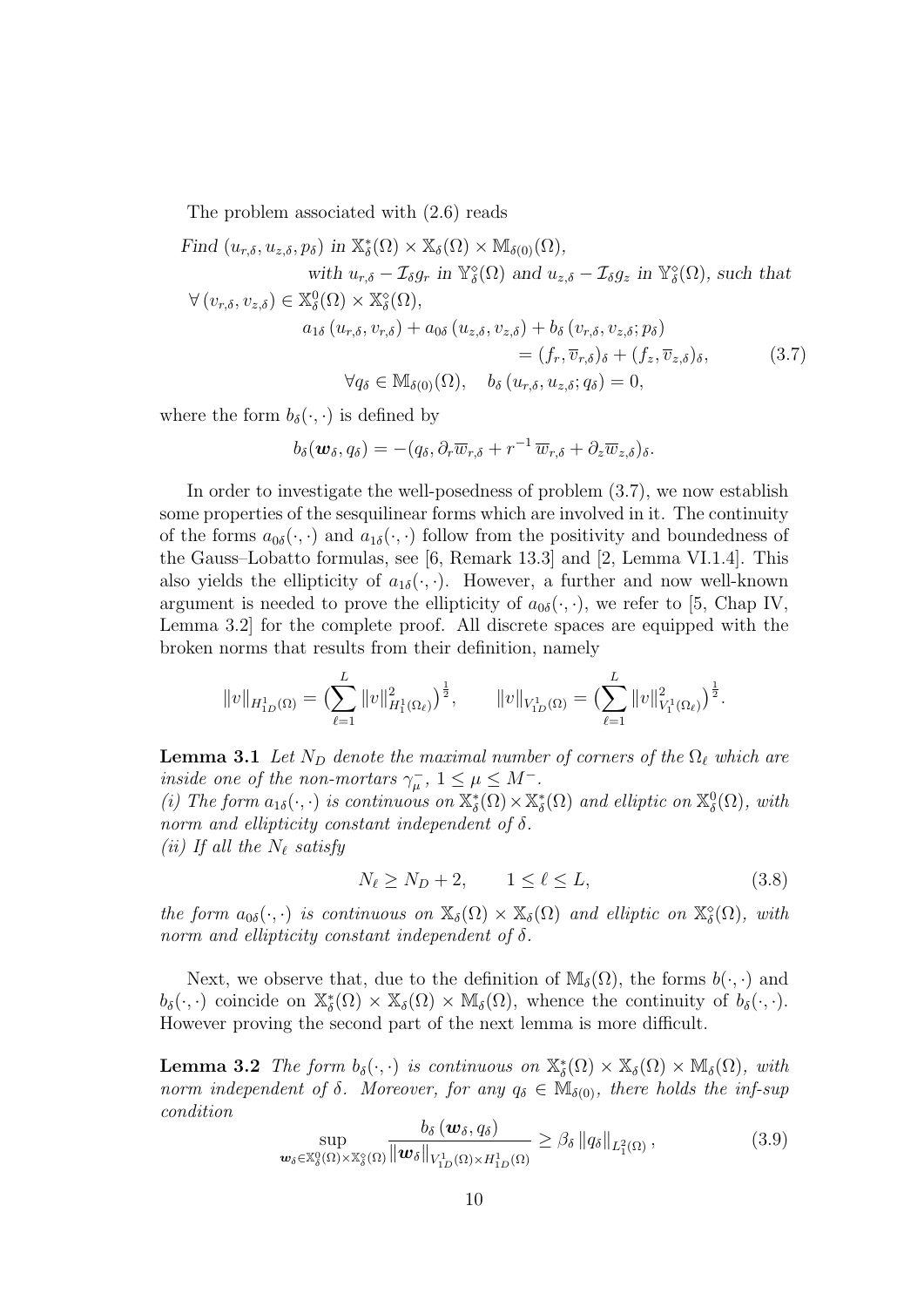where

$$
\beta_{\delta} = c \,\overline{N}_{\delta}^{-\frac{1}{2}} (\log \overline{N}_{\delta})^{-1} \quad with \quad \overline{N}_{\delta} = \max\{N_{\ell}, 1 \le \ell \le L\}. \tag{3.10}
$$

**Proof.** For already explained reasons, we only establish the second part of the lemma and prove it with  $b_{\delta}(\cdot, \cdot)$  replaced by  $b(\cdot, \cdot)$ . Let  $q_{\delta}$  belong to  $M_{\delta(0)}$ . We take

$$
q_{\delta} = \bar{q}_{\delta} + \tilde{q}_{\delta} \quad \text{with} \quad \bar{q}_{\delta} |_{\Omega_{\ell}} = \frac{1}{\text{meas}(\Omega_{\ell})} \int_{\Omega_{\ell}} q_{\ell}(r, z) \, r \, dr \, dz.
$$

1) On each  $\Omega_\ell$ , we remark that  $\tilde{q}_\ell = \tilde{q}_\delta|_{\Omega_\ell}$  belongs to  $\mathbb{P}_{N_\ell-2}(\Omega_\ell)$  and has a null weighted integral on  $\Omega_{\ell}$ . Let  $\mathbb{P}_{N_{\ell}}^{0}(\Omega_{\ell})$  stand for the subspace of  $\mathbb{P}_{N}^{0}(\Omega_{\ell})$ made of polynomials vahising on  $\partial\Omega_{\ell}$ . Thus, according to [2, Proposition X.2.5] and [6, Sections 24 and 25], there exists  $\tilde{\mathbf{w}}_{\ell}$  in  $\mathbb{P}_{N_{\ell}}^{0}(\Omega_{\ell}) \times \mathbb{P}_{N_{\ell}}^{0}(\Omega_{\ell})$  such that  $b(\tilde{\bm{w}}_\ell, \tilde{q}_\ell) = \left\| \tilde{q}_\ell \right\|_L^2$  $L_1^2(\Omega_\ell)$  and

$$
\|\tilde{\boldsymbol{w}}_{\delta}\|_{V_1^1(\Omega_{\ell})\times H_1^1(\Omega_{\ell})}\leq \tilde{c}\sqrt{N_{\ell}}\log N_{\ell} \|\tilde{q}_{\ell}\|_{L_1^2(\Omega_{\ell})}.
$$

We take  $\tilde{\bm{w}}_{\delta}$  such that  $\tilde{\bm{w}}_{\delta} |_{\Omega_{\ell}} = \tilde{\bm{w}}_{\ell}$ . It is readily checked that  $\tilde{\bm{w}}_{\delta}$  belongs to  $\mathbb{X}_{\delta}^{0}(\Omega)^{2}$ . Moreover we have

$$
b(\tilde{\boldsymbol{w}}_{\delta}, \tilde{q}_{\delta}) = \|\tilde{q}_{\delta}\|_{L_1^2(\Omega)}^2 \quad \text{and} \quad \|\tilde{\boldsymbol{w}}_{\delta}\|_{V_{1D}^1(\Omega) \times H_{1D}^1(\Omega)} \leq \tilde{c} \bar{N}_{\delta}^{\frac{1}{2}} \log \bar{N}_{\delta} \|\tilde{q}_{\delta}\|_{L_1^2(\Omega)} \quad (3.11)
$$

2) Since  $\bar{q}_\delta$  is constant on each subdomain  $\Omega_\ell$  and according to [2, Lemma XI.1.1] (see also [2, Prop. XI.1.7]), there exists  $\bar{\mathbf{w}}_{\delta}$  in  $\mathbb{X}_{\delta}^{0}(\Omega) \times \mathbb{X}_{\delta}^{\diamond}(\Omega)$  such that

$$
b(\boldsymbol{\bar{w}}_{\delta},\bar{q}_{\delta})=\|\bar{q}_{\delta}\|_{L_1^2(\Omega)}^2 \quad \text{and} \quad \|\boldsymbol{\bar{w}}_{\delta}\|_{V_{1D}^1(\Omega)\times H_{1D}^1(\Omega)} \leq \bar{c} \|\bar{q}_{\delta}\|_{L_1^2(\Omega)}.
$$
 (3.12)

3) We now use the Boland and Nicolaides argument [9] and take :  $w_{\delta} = \tilde{w}_{\delta} + \lambda \bar{w}_{\delta}$ for a positive constant  $\lambda$ . Since  $b(\tilde{\boldsymbol{w}}_{\delta}, \bar{q}_{\delta}) = 0$ , we have

$$
b_{\delta}(\boldsymbol{w}_{\delta},q_{\delta}) = \|\tilde{q}_{\delta}\|_{L_{1}^{2}(\Omega)}^{2} + \lambda \|\bar{q}_{\delta}\|_{L_{1}^{2}(\Omega)}^{2} - \bar{c}\lambda\|\tilde{q}_{\delta}\|_{L_{1}^{2}(\Omega)}\|\bar{q}_{\delta}\|_{L_{1}^{2}(\Omega)}\geq (1 - \frac{\bar{c}^{2}\eta^{2}}{2}) \|\tilde{q}_{\delta}\|_{L_{1}^{2}(\Omega)}^{2} + \lambda(1 - \frac{\lambda}{2\eta^{2}}) \|\bar{q}_{\delta}\|_{L_{1}^{2}(\Omega)}^{2},
$$

for any  $\eta > 0$ . When taking  $\eta = \frac{1}{\overline{a}}$  $\frac{1}{\bar{c}}$  and  $\lambda = \eta^2$  we deduce:

$$
b_{\delta}(\mathbf{w}_{\delta}, q_{\delta}) \geq \inf \{ \frac{1}{2\bar{c}^2}, \frac{1}{2} \} ||q_{\delta}||^2_{L^2_1(\Omega)}.
$$
 (3.13)

By using  $(3.11)$  and  $(3.12)$ , we obtain

$$
\|\boldsymbol{w}_{\delta}\|_{\mathbb{Z}} \leq c \,\bar{N}_{\delta}^{\frac{1}{2}}\left(\log \bar{N}_{\delta}\right) \|q_{\delta}\|_{L_{1}^{2}(\Omega)}.\tag{3.14}
$$

Finally by combining (3.13) and (3.14) we obtain the inf-sup condition (3.9).

Even if condition (3.9) is not optimal, it is well-known that it cannot be improved, see [2, Prop. X.2.5] or [6, Thm 25.5]. In any case, it is sufficient for proving the next result.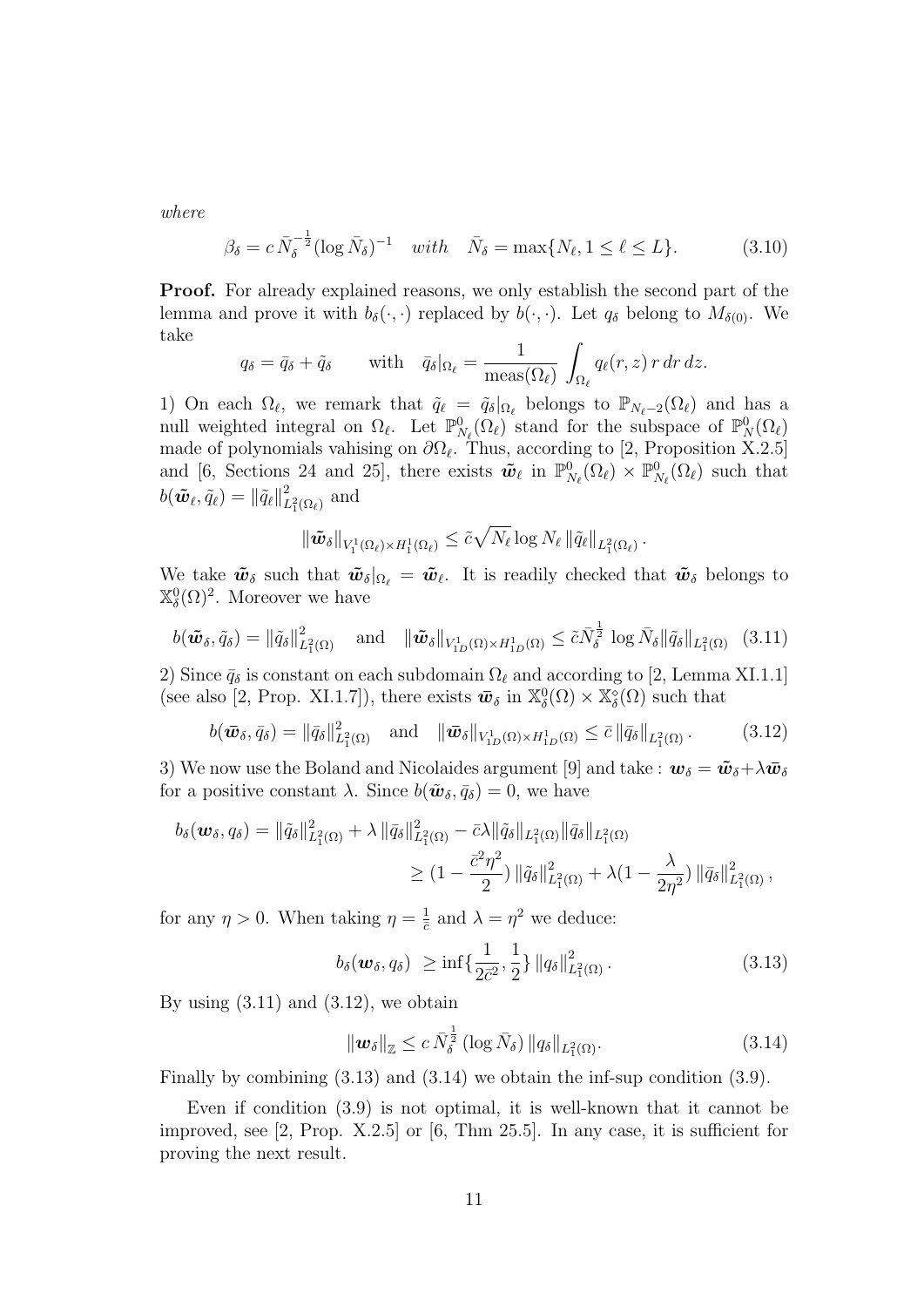**Proposition 3.3** If condition (3.8) holds, for any data  $(f_r, f_z)$  and  $(g_r, g_z)$  continuous on  $\overline{\Omega}$  and satisfying the null flux condition (2.3), problem (3.7) has a unique solution  $(u_{r,\delta}, u_{z,\delta}, p_{\delta})$  in  $\mathbb{X}_{\delta}^*(\Omega) \times \mathbb{X}_{\delta}(\Omega) \times \mathbb{M}_{\delta(0)}(\Omega)$ . Moreover, in the case of homogeneous boundary conditions  $g_r = g_z = 0$ , this solution satisfies, for a constant c only depending on  $\Omega$  and its decomposition (3.1),

 $||u_{r,\delta}||_{V_{1D}^{1}(\Omega)} + ||u_{z,\delta}||_{H_{1D}^{1}(\Omega)} + \beta_{\delta} ||p_{\delta}||_{L_{1}^{2}(\Omega)} \leq c (||\mathcal{I}_{\delta}f_{r}||_{L_{1}^{2}(\Omega)} + ||\mathcal{I}_{\delta}f_{z}||_{L_{1}^{2}(\Omega)}).$  (3.15)

We prefer not to state the stability property in the general case since it is more complex.

#### 3.3 The discrete problems in the general case

There also, the discrete problems are constructed by the Galerkin method with numerical integration. For all  $k \neq 0$ , they read

Find 
$$
(\mathbf{u}_{\delta}^{k}, p_{\delta}^{k})
$$
 in  $\mathbb{X}_{\delta(k)}(\Omega) \times \mathbb{M}_{\delta}(\Omega)$ , with  $\mathbf{u}_{\delta}^{k} - \mathcal{I}_{\delta} \mathbf{g}^{k}$  in  $\mathbb{Y}^{\diamond}(\Omega)^{3}$ , such that  
\n
$$
\forall \mathbf{v}_{\delta} \in \mathbb{X}_{\delta(k)}^{\diamond}(\Omega), \quad \mathcal{A}_{k,\delta}(\mathbf{u}_{\delta}^{k}, \mathbf{v}_{\delta}) + \mathcal{B}_{k,\delta}(\mathbf{v}_{\delta}, p_{\delta}^{k}) = (\mathbf{f}^{k}, \overline{\mathbf{v}}_{\delta})_{\delta}, \qquad (3.16)
$$
\n
$$
\forall q_{\delta} \in \mathbb{M}_{\delta}(\Omega), \qquad \mathcal{B}_{k,\delta}(\mathbf{u}_{\delta}^{k}, q_{\delta}) = 0,
$$

where the sesquilinear forms  $\mathcal{A}_{k,\delta}(\cdot,\cdot)$  and  $\mathcal{B}_{k,\delta}(\cdot,\cdot)$  are now defined by

$$
\mathcal{A}_{k,\delta}(\boldsymbol{u}_{\delta},\boldsymbol{w}_{\delta}) = a_{0\delta}(u_{r,\delta},w_{r,\delta}) + a_{0\delta}(u_{\theta,\delta},w_{\theta,\delta}) + a_{0\delta}(u_{z,\delta},w_{z,\delta}) + (1+k^2)(r^{-1}u_{r,\delta},r^{-1}\overline{w}_{r,\delta})_{\delta} + (1+k^2)(r^{-1}u_{\theta,\delta},r^{-1}\overline{w}_{\theta,\delta})_{\delta} + 2ik(r^{-1}u_{\theta,\delta},r^{-1}\overline{w}_{r,\delta})_{\delta} - 2ik(r^{-1}u_{r,\delta},r^{-1}\overline{w}_{\theta,\delta})_{\delta} + k^2(r^{-1}u_{z,\delta},r^{-1}\overline{w}_{z,\delta})_{\delta},
$$

and

$$
\mathcal{B}_{k,\delta}(\boldsymbol{w}_{\delta},q_{\delta})=-\Big(q_{\delta},\partial_r\overline{w}_{r,\delta}+r^{-1}\left(\overline{w_{r,\delta}+ik~w_{\theta,\delta}}\right)+\partial_z\overline{w}_{z,\delta}\Big)_{\delta}.
$$

Despite the complex aspect of the forms  $\mathcal{A}_{k,\delta}(\cdot,\cdot)$  and  $\mathcal{B}_{k,\delta}(\cdot,\cdot)$ , proving the well-posedness of the previous problem is simpler than for problem (3.7). Indeed, the continuity and ellipticity of  $\mathcal{A}_{k,\delta}(\cdot,\cdot)$  immediately follows from the properties of the Gauss–Lobatto formulas, see [6, Remark 13.3] and [2, Lemma VI.1.4], due to the definition of the norm  $\|\cdot\|_{\mathbf{H}_{(k)}^1(\Omega)}$  introduced in Section 2 (see also [2, Section X.1]). We hide here an obvious definition for the norm  $\|\cdot\|_{\mathbf{H}_{(k)D}^1(\Omega)}$ .

**Lemma 3.4** The form  $\mathcal{A}_{k,\delta}(\cdot,\cdot)$  is continuous on  $\mathbb{X}_{\delta(k)}(\Omega) \times \mathbb{X}_{\delta(k)}(\Omega)$  and elliptic on  $\mathbb{X}_{\delta(k)}^{\diamond}(\Omega)$ , with norm and ellipticity constant independent of  $\delta$ .

The continuity of the form  $\mathcal{B}_{k,\delta}(\cdot,\cdot)$  also follows from the properties of the Gauss–Lobatto formulas. Moreover, since no global or matching condition appears in the definition of  $\mathbb{M}_{\delta}(\Omega)$ , the inf-sup condition is easily derived from local ones. We refer to [2, Eq. X.2.32] for this.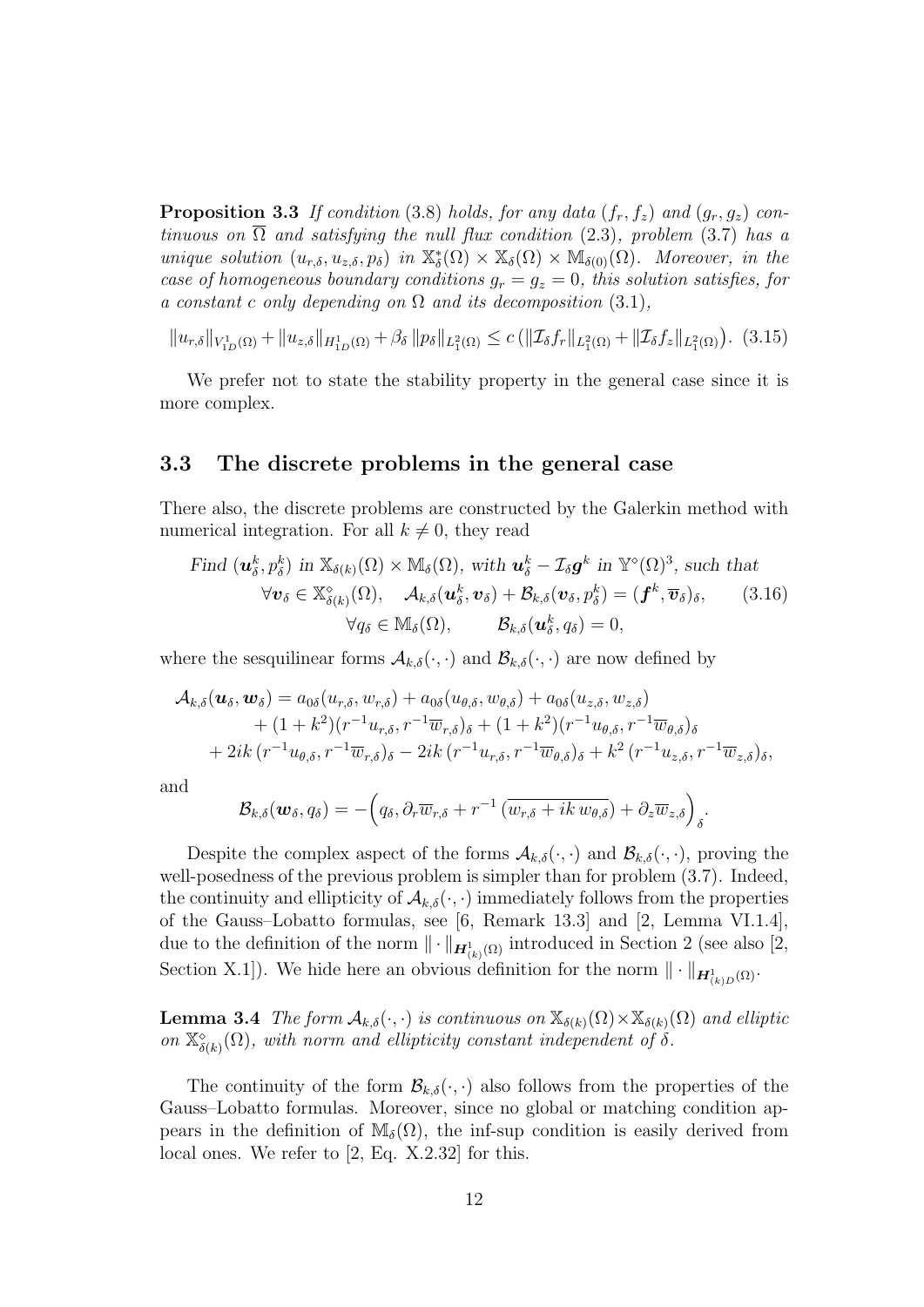**Lemma 3.5** The form  $\mathcal{B}_{k,\delta}(\cdot,\cdot)$  is continuous on  $\mathbb{X}_{\delta(k)}(\Omega) \times \mathbb{M}_{\delta}(\Omega)$ , with norm independent of  $\delta$ . Moreover, for all  $k \neq 0$  and for any  $q_{\delta} \in M_{\delta}(\Omega)$ , there holds the inf-sup condition

$$
\sup_{\boldsymbol{w}_{\delta}\in\mathbb{X}_{\delta(k)}^{\diamond}(\Omega)}\frac{\mathcal{B}_{k,\delta}(\boldsymbol{w}_{\delta},q_{\delta})}{\|\boldsymbol{w}_{\delta}\|_{\boldsymbol{H}_{(k)D}^1(\Omega)}} \geq \beta_{\delta(k)}\|q_{\delta}\|_{L_1^2(\Omega)}\tag{3.17}
$$

where

$$
\beta_{\delta(k)} = c |k|^{-1} \bar{N}_{\delta}^{-\frac{1}{2}} (\log \bar{N}_{\delta})^{-1}, \qquad (3.18)
$$

with  $\bar{N}_{\delta}$  defined in (3.10).

All this leads to the well-posedness property.

**Proposition 3.6** For all  $k \neq 0$  and for any data  $f^k$  and  $g^k$  continuous on  $\overline{\Omega}$ , problem (3.16) has a unique solution  $(\mathbf{u}_{\delta}^k, p_{\delta}^k)$  in  $\mathbb{X}_{\delta(k)}(\Omega) \times \mathbb{M}_{\delta}(\Omega)$ . Moreover, in the case of homogeneous boundary conditions  $g^k = 0$ , this solution satisfies, for a constant c only depending on  $\Omega$  and its decomposition (3.1),

$$
\|\mathbf{u}_{\delta}^{k}\|_{\mathbf{H}_{(k)D}^{1}(\Omega)} + \beta_{\delta(k)} \|p_{\delta}^{k}\|_{L_{1}^{2}(\Omega)} \leq c \|\mathcal{I}_{\delta}\mathbf{f}^{k}\|_{L_{1}^{2}(\Omega)^{3}}.
$$
\n(3.19)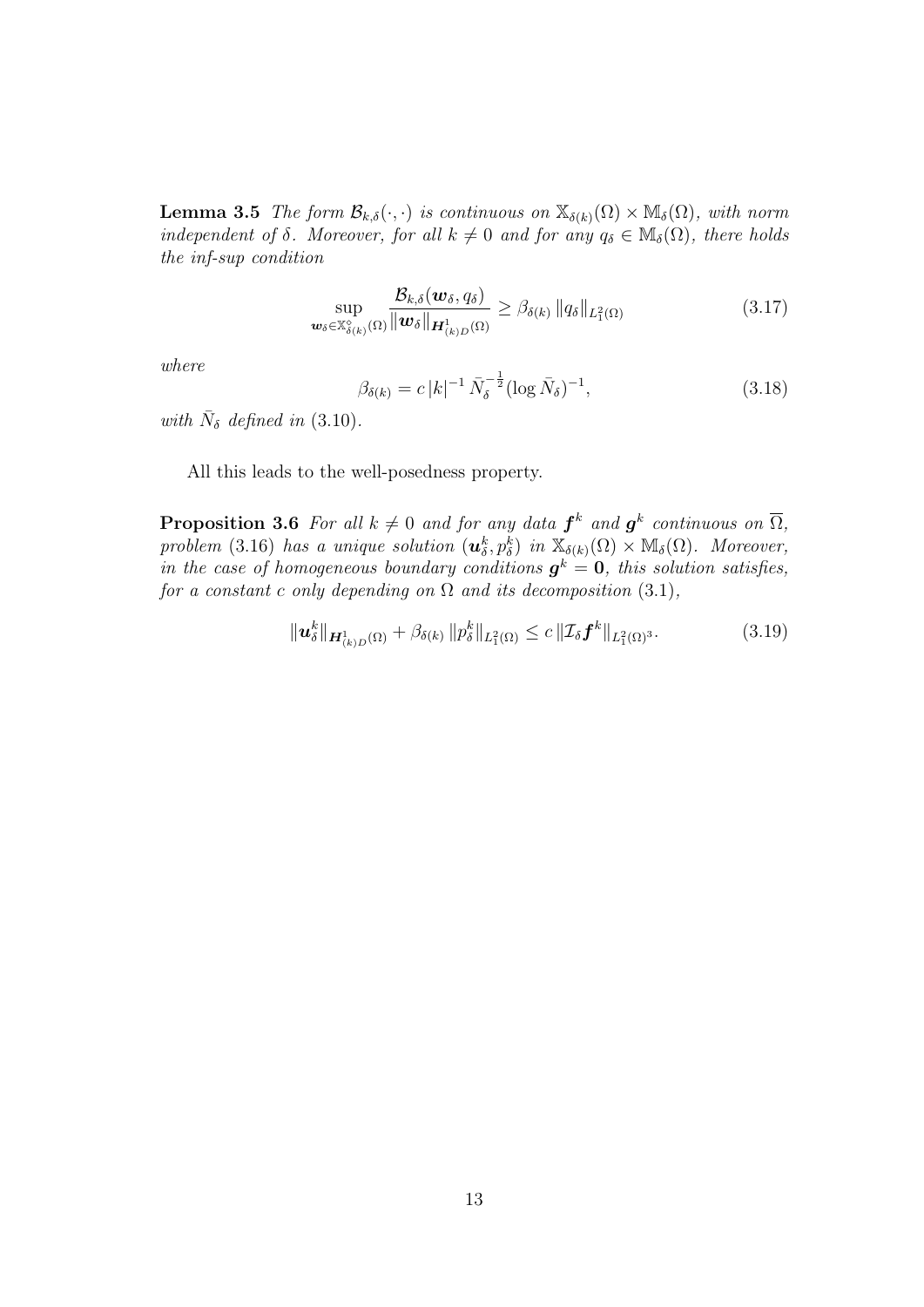### 4 Error estimates

We prove the a priori error estimates concerning first the solution of problem (3.7), second the solution of problem (3.16). We conclude with an estimate on the whole domain  $\Omega$ .

#### 4.1 The case of axisymmetric data

For simplicity, we denote by  $\mathbb{Z}_{\delta}$  the product  $\mathbb{X}_{\delta}^{*}(\Omega) \times \mathbb{X}_{\delta}(\Omega)$  and by  $\mathbb{Z}_{\delta}^{\diamond}$  the product  $\mathbb{X}_{\delta}^{0}(\Omega) \times \mathbb{X}_{\delta}^{\diamond}(\Omega)$ , by  $\|\cdot\|_{\mathbf{Z}}$  the norm on the product space  $V_{1D}^{1}(\Omega) \times H_{1D}^{1}(\Omega)$ . We define the space  $\mathbb{V}_{\delta}$  by :

$$
\mathbb{V}_\delta = \Big\{{\boldsymbol w}_\delta \in \mathbb{Z}_\delta^\diamond; \; \forall q_\delta \in \mathbb{M}_\delta(\Omega), \, b_\delta\left({\boldsymbol w}_\delta, q_\delta\right) = 0\Big\}.
$$

In the case of homogeneous boundary data  $g_r = g_z = 0$ , to prove an estimate between the solutions  $u$  of problem (2.6) and  $u_{\delta}$  of problem (3.7), we first use the Strang Lemma: With obvious notation for the bilinear form  $\mathcal{A}$ ,

$$
\begin{aligned}\n\|\boldsymbol{u}-\boldsymbol{u}_{\delta}\|_{\boldsymbol{Z}} &\leq c \left(\inf_{\boldsymbol{v}_{\delta}\in\mathbb{V}_{\delta}} \|\boldsymbol{u}-\boldsymbol{v}_{\delta}\|_{\boldsymbol{Z}}+\inf_{q_{\delta}\in\mathbb{M}_{\delta}(\Omega)} \|\boldsymbol{p}-q_{\delta}\|_{L_{1}^{2}(\Omega)} \right. \\
&\left.+\sup_{\boldsymbol{w}_{\delta}\in\mathbb{Z}_{\delta}} \frac{\mathcal{A}(\boldsymbol{v}_{\delta},\boldsymbol{w}_{\delta})-\mathcal{A}_{\delta}(\boldsymbol{v}_{\delta},\boldsymbol{w}_{\delta})}{\|\boldsymbol{w}_{\delta}\|_{\boldsymbol{Z}}} \right. \\
&+\sup_{\boldsymbol{z}_{\delta}\in\mathbb{Z}_{\delta}} \frac{\int_{\Omega} \boldsymbol{f}(r,z)\cdot\boldsymbol{z}_{\delta}(r,z)\,r\,dr\,dz - (\mathcal{I}_{\delta}\boldsymbol{f},\boldsymbol{z}_{\delta})_{\delta}}{\|\boldsymbol{z}_{\delta}\|_{\boldsymbol{Z}}} \right. \\
&+\sup_{\boldsymbol{y}_{\delta}\in\mathbb{Z}_{\delta}} \frac{\sum_{\mu=1}^{M^{-}} \int_{\gamma_{\mu}^{-}} \left(\frac{\partial \boldsymbol{u}}{\partial \boldsymbol{n}_{\mu}}+\boldsymbol{p}\boldsymbol{n}\right)(\tau)\cdot[\boldsymbol{y}_{\delta}](\tau)\,d\tau}{\|\boldsymbol{y}_{\delta}\|_{\boldsymbol{Z}}}\right),\n\end{aligned}
$$

where c is a positive constant independent of  $\delta$ .

Even if the previous estimate seems rather complex, it can be noted that the terms due to numerical integration, i.e. on the second and third lines, can be evaluated separately on each  $\Omega_{\ell}$ . So bounding them relies on the exactness properties of the quadrature formula and standard approximation and interpolation results [2, Sections 5.2 and 6.3]. Similarly, due to the definition of  $\mathbb{M}_{\delta}(\Omega)$ , the same arguments yield, for any  $s_\ell \geq 0$ ,

$$
\inf_{q_{\delta} \in \mathbb{M}_{\delta}(\Omega)} \|p - q_{\delta}\|_{L_1^2(\Omega)} \le c \sum_{\ell=1}^L N_{\ell}^{-s_{\ell}} \|p\|_{H_1^{s_{\ell}}(\Omega_{\ell})}.
$$
\n(4.1)

So it remains to bound the approximation error  $\inf_{v_\delta \in \mathbb{V}_\delta} ||u - v_\delta||_{\mathbf{Z}}$  and the consistency term in the fourth line of Strang's inequality.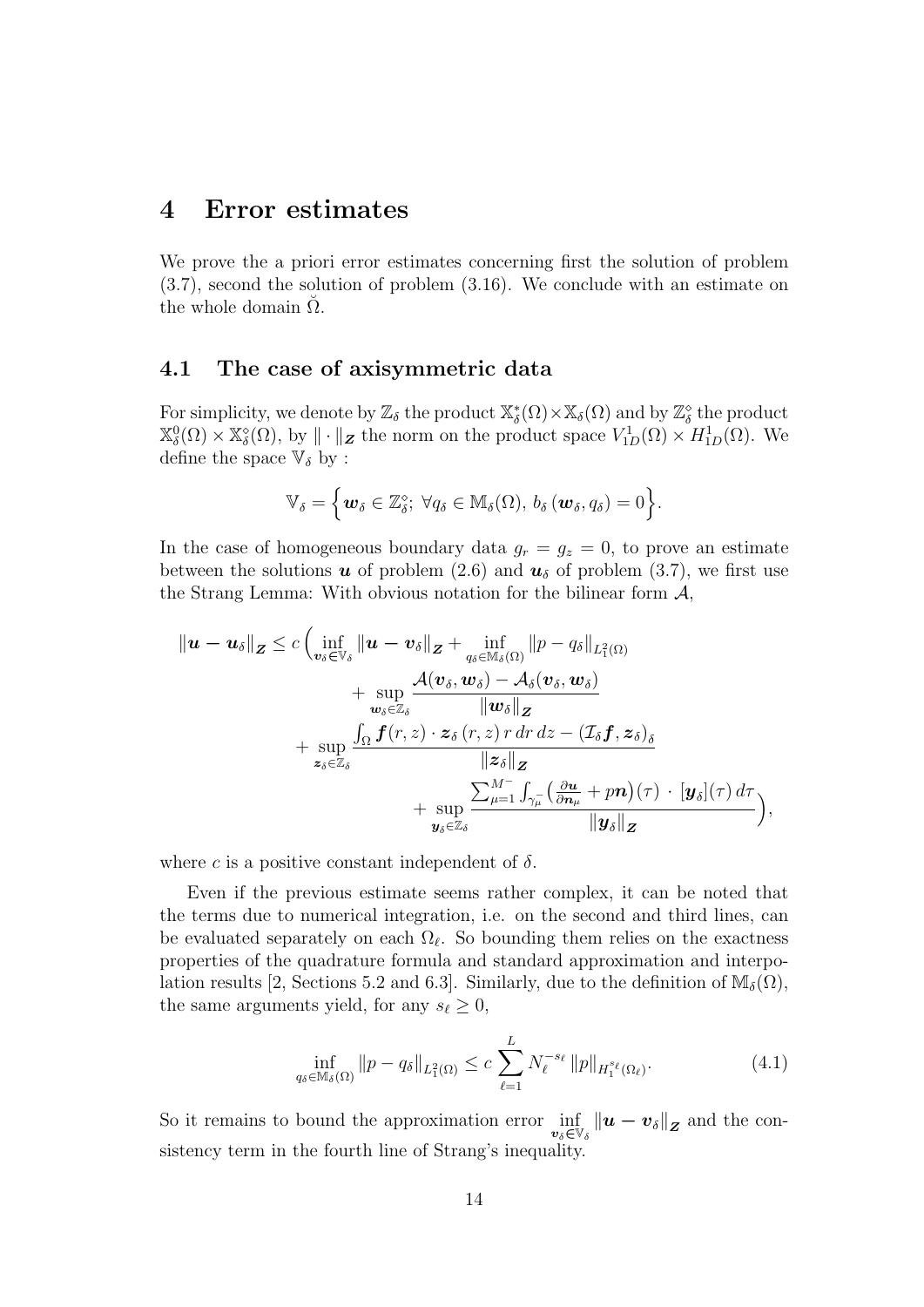**Proposition 4.1** Assume that the part  $u = (u_r, u_z)$  of the solution of problem (2.6) with homogeneous boundary conditions is such that each  $\mathbf{u}_{|\Omega_\ell}$  belongs to  $H_1^{s_{\ell}+1}(\Omega_{\ell})^2$ , with  $s_{\ell} > \frac{3}{2}$  $\frac{3}{2}$  for  $1 \leq \ell \leq L_0$  and  $s_{\ell} > \frac{1}{2}$  $\frac{1}{2}$  otherwise. If condition (3.8) holds, there exists a function  $\mathbf{v}_{\delta}$  in  $\mathbb{V}_{\delta}$  such that:

$$
\|\boldsymbol{u}-\boldsymbol{v}_{\delta}\|_{\boldsymbol{Z}} \leq c\lambda_{\delta}^{\frac{3}{4}}\sum_{\ell=1}^{L}N_{\ell}^{-s_{\ell}}\|\boldsymbol{u}\|_{H_1^{s_{\ell}+1}(\Omega_{\ell})^2}.
$$
\n(4.2)

where

$$
\lambda_{\delta} = \max\{\frac{N_{\mu}^{+}}{N_{m}^{-}}, \frac{N_{m}^{-}}{N_{\mu}^{+}}\}\
$$
\n(4.3)

the maximum being taken on all mortars  $\gamma^+_\mu$ ,  $1 \leq \mu \leq M^+$ , and non-mortars  $\gamma_m^-, 1 \leq m \leq M^-$ , such that  $\gamma_{\mu}^+ \cap \gamma_m^-$  has a positive measure.

**Proof.** Since it is very complex, we only give an abridged version and refer to [11, Prop. 3.2.3] for details (see also [3] for similar arguments). The function  $v_{\delta}$ is built as the sum  $\boldsymbol{v}_{\delta}^1 + \boldsymbol{v}_{\delta}^2 + \boldsymbol{v}_{\delta}^3$ .

1) Construction of  $v^1_\delta$ : Since **u** is divergence-free in the sense

$$
\partial_r u_{r,\delta} + r^{-1} u_{r,\delta} + \partial_z u_{z,\delta} = 0 \quad \text{on } \Omega,
$$

there exists a function  $\psi$  in  $H_1^2(\Omega)$  such that

$$
\boldsymbol{u} = \boldsymbol{Rot}_a(\psi) = (\partial_z \psi, -\frac{1}{r}\partial_r(r\psi)).
$$

Setting  $\psi_{\ell} = \psi|_{\Omega_{\ell}}$ , the idea is to take  $v_{\delta}^1$  such that  $v_{\delta}^1|_{\Omega_{\ell}} = \text{Rot}_a(\tilde{\Pi}_{N_{\ell}}^{*,2}\psi_{\ell}),$ where each  $\tilde{\Pi}_{N_\ell}^{*,2}$  is an appropriate projection operator from  $H_1^2(\Omega_\ell)$  onto  $\mathbb{P}_{N_\ell}(\Omega_\ell)$ preserving the nullity of the function and its normal derivative on the edges of  $\Omega_{\ell}$ , and also the values at the corners of the  $\Omega_{\ell}$ . Then, the function  $\boldsymbol{v}_{\delta}^1$  is still divergence-free on each  $\Omega_{\ell}$ .

2) Construction of  $v_{\delta}^2$ : For  $1 \leq \mu \leq M^+$ , let  $a_p^{\mu}$ ,  $1 \leq p \leq P_{\mu}$ , be the corners of the  $\Omega_{\ell}$  which are inside  $\gamma_{\mu}^{+}$ . With each of them, we associate a tensorized polynomial  $\eta_p$  in  $\mathbb{P}_{N_\mu^+}(\Omega_\mu^+)$  which vanishes on  $\partial \Omega_\mu^+ \setminus \gamma_\mu^+$  and moreover satisfies

$$
\eta_p(a_p) = 1
$$
 and  $\eta_p(a_{p'}) = 0$ ,  $1 \le p' \le P_\mu, p' \ne p$ .

Note that this requires condition (3.8). Thus, we set

$$
\eta_{\mu,p}^* = \begin{cases} \eta_p & \text{in } \Omega_\mu^+, \\ 0 & \text{in } \Omega \setminus \bar{\Omega}_\mu^+ \end{cases} \tag{4.4}
$$

The idea is to take, with obvious notation,

$$
z_{\delta} = \sum_{\mu=1}^{M^+} \sum_{p=1}^{P_{\mu}} (\psi - \tilde{\Pi}_{\delta}^{*,2} \psi)(a_p) \eta_{\mu,p}^*, \qquad v_{\delta}^2|_{\Omega_{\ell}} = \mathbf{Rot}_a(z_{\delta}|_{\Omega_{\ell}}).
$$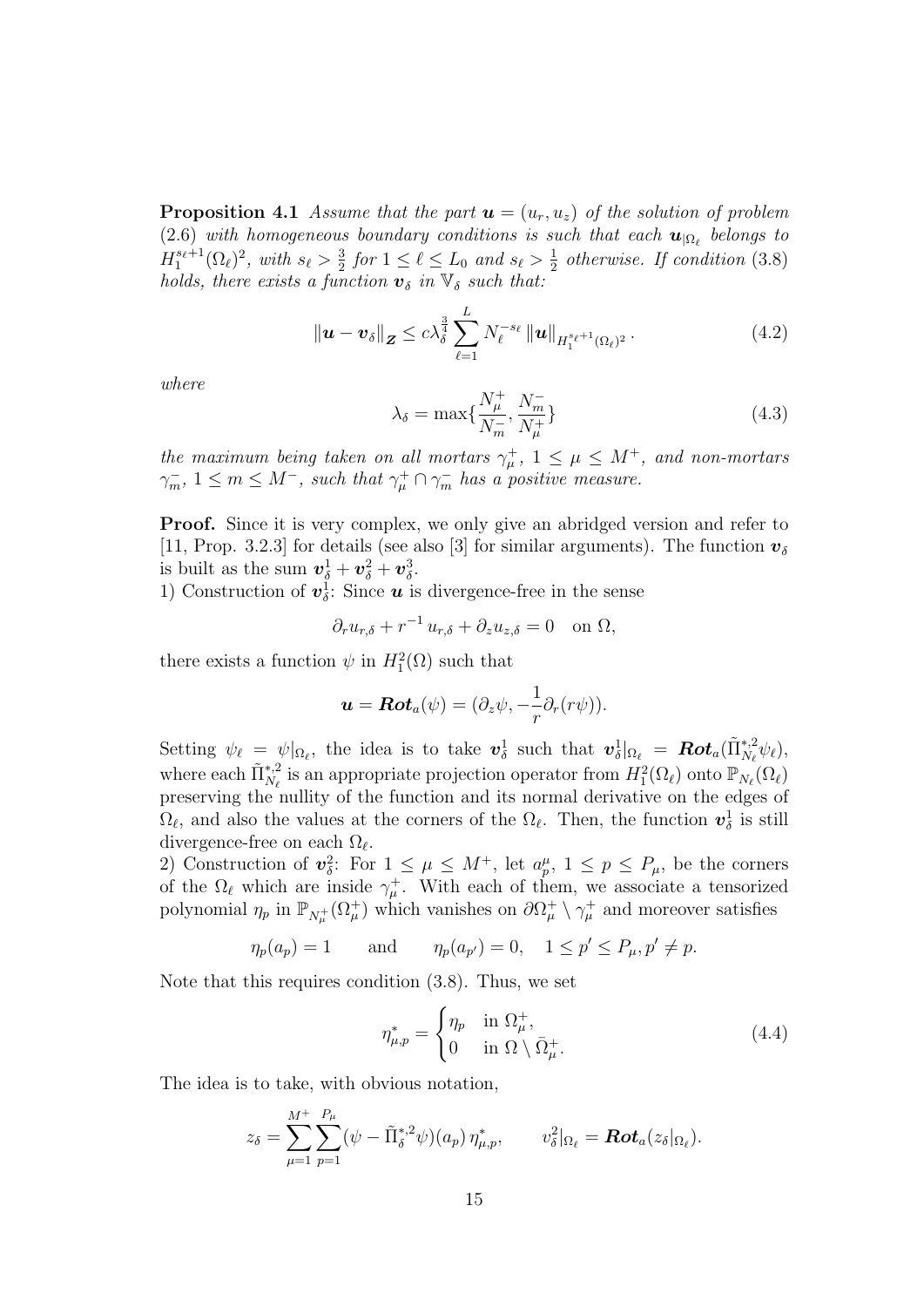3) Construction of  $\mathbf{v}_{\delta}^3$ : Setting  $z_{\delta}^{12}|_{\Omega_{\ell}} = \tilde{\Pi}_{N_{\ell}}^{*,2} \psi_{\ell} + z_{\delta}|_{\Omega_{\ell}}$ , we define

$$
\sigma_{\gamma_m^-} = \tilde{\pi}_{N_m^- - 2}^{*,2} ([z_\delta^{12}]_{\gamma_m^-}), \qquad \sigma_{\gamma_m^-}^n = \partial_n (\tilde{\pi}_{N_m^- - 2}^{*,2} ([z_\delta^{12}]_{\gamma_m^-}),
$$

where  $[\cdot]_{\gamma_m^-}$  stands for the jump through  $\gamma_m^-$  (with the right sign) and the operator  $\tilde{\pi}_{N^-}^{*,2}$ <sup>\*,2</sup> is an appropriate projection operator onto  $\mathbb{P}_{N_m^--2}(\gamma_m^-)$ . Next, on each  $\gamma_m^-$ , we use a lifting operator  $\mathcal{R}^{2,\gamma_m^-}$  of the trace and normal derivative and set

$$
\bm{v}^3_{\delta} = \sum_{m=1}^{M^-} \bm{Rot}_a \circ \mathcal{R}^{2,\gamma_m^-}(\sigma_{\gamma_m^-}, \sigma_{\gamma_m^-}^n).
$$

The function  $\mathbf{v}_{\delta} = \mathbf{v}_{\delta}^1 + \mathbf{v}_{\delta}^2 + \mathbf{v}_{\delta}^3$  now belongs to  $\mathbb{V}_{\delta}$ . Estimate (4.2) is proved in [11, Prop. 3.2.3].

We say that the decomposition is conforming if the intersection of two different domains  $\Omega_{\ell}$  is either empty or a common vertex or a whole edge of both of them. The result of Proposition 4.1 can be improved in this case, since the step 2 of its proof, i.e. the construction of  $v^2_\delta$ , can be omitted.

**Corollary 4.2** Assume that the part  $u = (u_r, u_z)$  of the solution of problem  $(2.6)$  with homogenous boundary conditions is such that each  $\mathbf{u}_{|\Omega_\ell}$  belongs to  $H_1^{s_{\ell}+1}(\Omega_{\ell}), \ with \ s_{\ell} > \frac{3}{2}$  $\frac{3}{2}$  for  $1 \leq \ell \leq L_0$  and  $s_{\ell} > \frac{1}{2}$  $\frac{1}{2}$  otherwise. In the case of a conforming decomposition, there exists a function  $\mathbf{v}_{\delta}$  in  $\mathbb{V}_{\delta}$  such that:

$$
\|\boldsymbol{u}-\boldsymbol{v}_{\delta}\|_{\boldsymbol{Z}} \leq c \sum_{\ell=1}^{L} N_{\ell}^{-s_{\ell}} \|\boldsymbol{u}_{\ell}\|_{H_1^{s_{\ell}+1}(\Omega_{\ell})^2}.
$$
\n(4.5)

Unfortunately, the previous estimates do not extend to the case of nonhomogeneous boundary conditions, and we are led to use the formula (see [10, Chap. II, Eq. (1.16)] for instance) in this case:

$$
\inf_{\bm{v}_{\delta}\in\mathbb{V}_{\delta}}\left\|\bm{w}-\bm{v}_{\delta}\right\|_{\bm{Z}}\leq\beta_{\delta}^{-1}\inf_{\bm{z}_{\delta}\in\mathbb{Z}_{\delta}^{\diamond}}\left\|\bm{w}-\bm{z}_{\delta}\right\|_{\bm{Z}}.
$$

Since  $\beta_{\delta}$  is not bounded independently of  $\delta$ , see (3.10), this leads to a lack of optimality. We now treat the consistency error.

**Proposition 4.3** For any function  $\varphi$  such that each  $\varphi|_{\Omega_{\ell}}, 1 \leq \ell \leq L$ , belongs to  $H_1^{s_\ell}(\Omega_\ell)$ , with  $s_\ell > 1$  for  $1 \leq \ell \leq L_0$  and  $s_\ell > 0$  otherwise, the following estimate holds for all  $w_{\delta}$  in  $\mathbb{X}_{\delta}$ 

$$
\left|\sum_{\gamma_m^- \in \mathcal{S}} \int_{\gamma_m^-} \varphi(\tau) [w_\delta](\tau) d\tau \right| \le c \left( \sum_{\ell=1}^L N_\ell^{-s_\ell} (\log N_\ell)^{\varrho_\ell} \left\| \varphi \right\|_{H_1^{s_\ell}(\Omega_\ell)} \right) \left\| w_\delta \right\|_{H_{1D}^1(\Omega)},\tag{4.6}
$$

where  $\varrho_{\ell}$  is equal to 1 if one of the sides of  $\Omega_{\ell}$  is a  $\gamma_m^-$  and intersects at least two subdomains  $\overline{\Omega}_{\ell}$ ,  $\ell' \neq \ell$ , and 0 otherwise.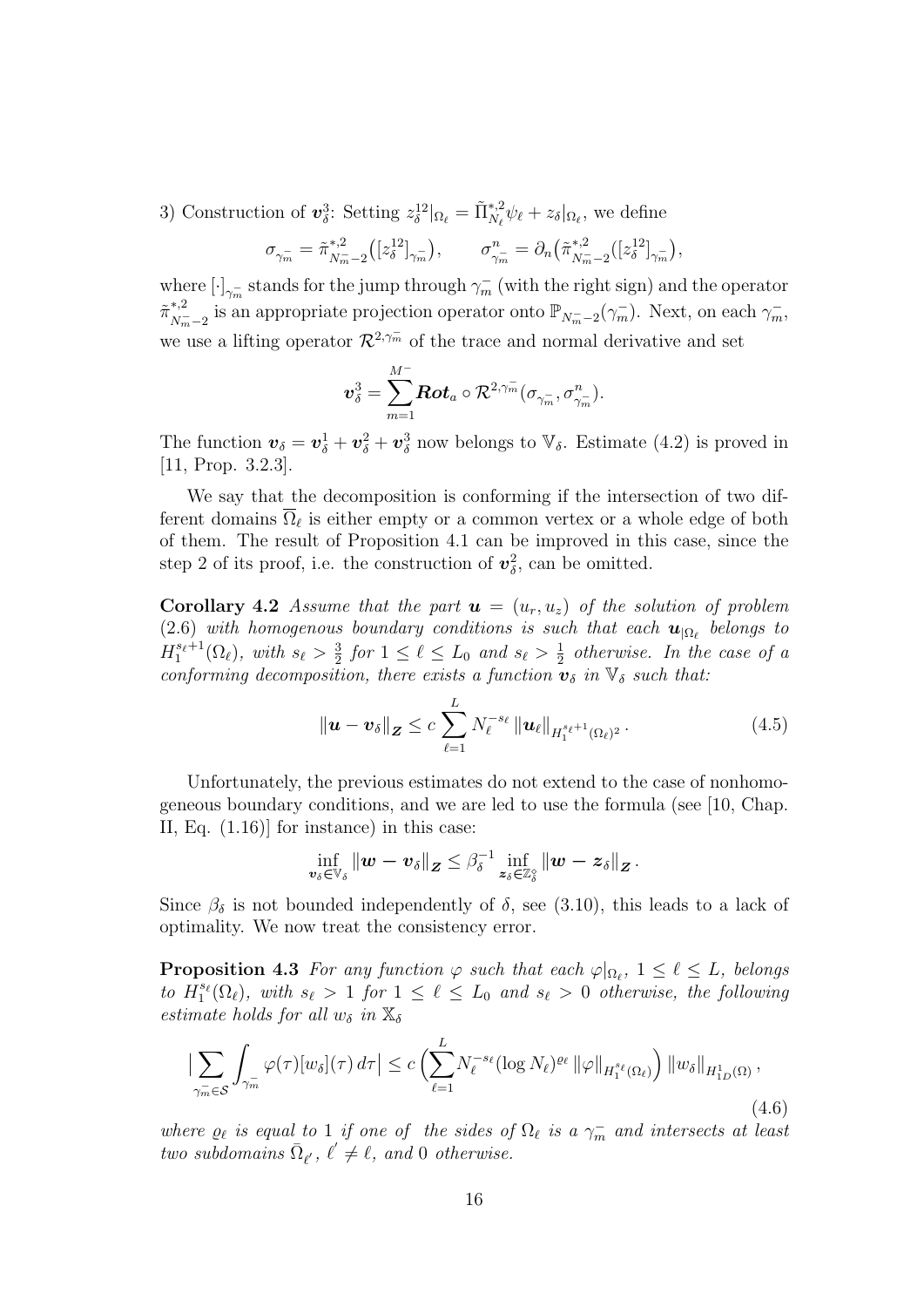**Proof.** It follows from the definition (3.2) of the space  $\mathbb{X}_{\delta}(\Omega)$  that, for any  $\psi$ in  $\mathbb{P}_{N_m^--2}(\gamma_m^-),$ 

$$
\int_{\gamma_m^-} \varphi(\tau)[w_\delta](\tau) d\tau = \int_{\gamma_m^-} (\varphi - \psi)(\tau)[w_\delta](\tau) d\tau,
$$

whence, for an appropriate space  $T(\gamma_m^-)$ ,

$$
\left|\int_{\gamma_m^-} \varphi(\tau)[w_\delta](\tau)\,d\tau\right| \leq \|\varphi - \psi\|_{T(\gamma_m^-)'} \|\left[w_\delta\right]\|_{T(\gamma_m^-)}.
$$

Next, it follows from [5, Chap. I, Thm 8.3] that the trace operator maps  $H_1^1(\Omega_m^-)$ onto  $H^{\frac{1}{2}}(\gamma_m^-)$  or  $H^{\frac{1}{2}}_1(\gamma_m^-)$  according as  $\gamma_m^-$  is parallel to the axis  $(Oz)$  or  $(Or)$ . Similarly, it maps  $H_1^1(\Omega_\ell)$  onto  $H_2^{\frac{1}{2}}(\gamma_m^-)$  or  $H_1^{\frac{1}{2}}(\gamma_m^-)$  if  $\gamma_m^-$  is contained in an edge of  $\Omega_{\ell}$  and the product of the spaces  $H_1^1(\Omega_{\ell_i})$  onto  $H^{\frac{1}{2}-\varepsilon}(\gamma_m^-)$  or  $H_1^{\frac{1}{2}-\varepsilon}(\gamma_m^-)$  with norm  $\leq c \epsilon^{-1}$  (see [8]) if  $\gamma_m^-$  is contained in the union of edges of the  $\Omega_{\ell_i}$ . The desired estimate follows by taking  $T(\gamma_m^-)$  equal to this trace space, choosing  $\psi$ equal to the image of  $\varphi$  by the orthogonal projection operator from  $L^2(\gamma_m^-)$  or  $L_1^2(\gamma_m^-)$  onto  $\mathbb{P}_{N_m^-2}(\gamma_m^-)$  and using standard duality arguments, finally taking  $\varepsilon = (\log(N_m^-))^{-1}$ .

From Propositions 4.1 and 4.3 combined with the previous arguments, we easily derive the estimate for  $||u - u_{\delta}||_Z$ . Thus, the estimate on the pressure follows from the inf-sup condition (3.9), combined with the previous result. All this leads to the next statement. From now on, we assume for simplicity that condition (3.8) holds.

**Theorem 4.4** Let  $(u, p)$  be the solution of problem  $(2.6)$  such that each  $(u, p)|_{\Omega_{\ell}}$ ,  $1 \leq \ell \leq L$ , belongs to  $H_1^{s_{\ell}+1}(\Omega_{\ell})^2 \times H_1^{s_{\ell}}(\Omega_{\ell})$ , with  $s_{\ell} > 1$  for  $1 \leq \ell \leq L_0$  and  $s_{\ell} > 0$  otherwise. If moreover the data  $\bm{f}$  are such that each  $\bm{f}|_{\Omega_{\ell}}, 1 \leq \ell \leq L$ , belongs to  $H_1^{\sigma_{\ell}}(\Omega_{\ell})^2$ , with  $\sigma_{\ell} > \frac{3}{2}$  $\frac{3}{2}$  for  $1 \leq \ell \leq L_0$  and  $\sigma_{\ell} > 1$  otherwise, the following error estimate holds between this solution and the solution  $(\mathbf{u}_{\delta}, p_{\delta})$  of problem (3.7):

 $(i)$  In the case of homogeneous boundary conditions,

$$
\begin{split} \|\boldsymbol{u}-\boldsymbol{u}_{\delta}\|_{\boldsymbol{Z}} &+ \beta_{\delta}||p-p_{\delta}||_{L_{1}^{2}(\Omega)} \\ &\leq c\left(\sum_{\ell=1}^{L}(1+\lambda_{\ell})^{\frac{3}{4}}N_{\ell}^{-s_{\ell}}(\log N_{\ell})^{\varrho_{\ell}}\|\boldsymbol{u}\|_{H_{1}^{s_{\ell}+1}(\Omega_{\ell})^{2}} \\ &+ \sum_{\ell=1}^{L}N_{\ell}^{-s_{\ell}}(\log N_{\ell})^{\varrho_{\ell}}\|p\|_{H_{1}^{s_{\ell}}(\Omega_{\ell})} + \sum_{\ell=1}^{L}N_{\ell}^{-\sigma_{\ell}}\|\boldsymbol{f}\|_{H_{1}^{\sigma_{\ell}}(\Omega_{\ell})^{2}}\right). \end{split}
$$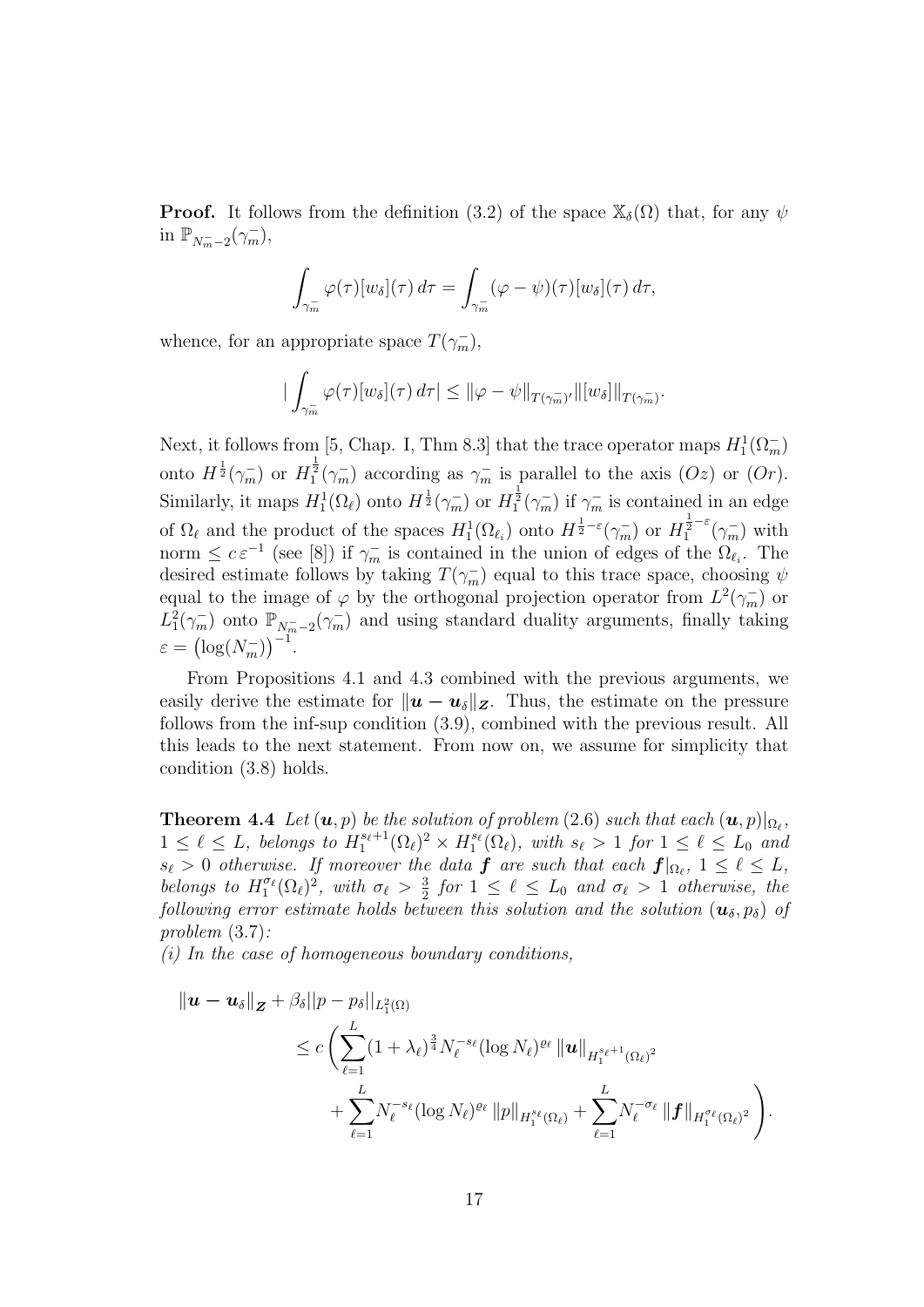(ii) In the general case,

$$
\begin{split} \|\boldsymbol{u}-\boldsymbol{u}_{\delta}\|_{\boldsymbol{Z}} &+ \beta_{\delta}||p-p_{\delta}||_{L_{1}^{2}(\Omega)} \\ &\leq c\left(\beta_{\delta}^{-1}\sum_{\ell=1}^{L}(1+\lambda_{\ell})^{\frac{1}{2}}N_{\ell}^{-s_{\ell}}(\log N_{\ell})^{\varrho_{\ell}}\left\|\boldsymbol{u}\right\|_{H_{1}^{s_{\ell}+1}(\Omega_{\ell})^{2}} \\ &+ \sum_{\ell=1}^{L}N_{\ell}^{-s_{\ell}}(\log N_{\ell})^{\varrho_{\ell}}\left\|p\right\|_{H_{1}^{s_{\ell}}(\Omega_{\ell})} + \sum_{\ell=1}^{L}N_{\ell}^{-\sigma_{\ell}}\left\|\boldsymbol{f}\right\|_{H_{1}^{\sigma_{\ell}}(\Omega_{\ell})^{2}}\right), \end{split}
$$

where  $\lambda_{\ell}$  and  $\varrho_{\ell}$  are defined in Propositions 4.1 and 4.3, respectively.

These estimates are simpler and sometimes fully optimal when the decomposition is conforming.

Corollary 4.5 If the assumptions of Theorem 4.4 hold and in the case of a conforming decomposition, the following error estimate holds between the solutions  $(\mathbf{u}, p)$  problem (2.6) and  $(\mathbf{u}_{\delta}, p_{\delta})$  of problem (3.7): (i) In the case of homogeneous boundary conditions,

$$
\|\boldsymbol{u}-\boldsymbol{u}_{\delta}\|_{\boldsymbol{Z}}+\beta_{\delta}||p-p_{\delta}||_{L^{2}_{1}(\Omega)}
$$

$$
\leq c\left(\sum_{\ell=1}^{L} \! N_{\ell}^{-s_{\ell}} \Big(\|{\bm u}\|_{H_1^{s_{\ell}+1}(\Omega_{\ell})^2}+\|p\|_{H_1^{s_{\ell}}(\Omega_{\ell})}\Big)+\sum_{\ell=1}^{L} \! N_{\ell}^{-\sigma_{\ell}}\,\|{\bm f}\|_{H_1^{\sigma_{\ell}}(\Omega_{\ell})^2}\right)\!.
$$

(ii) In the general case,

$$
\|\mathbf{u}-\mathbf{u}_{\delta}\|_{\mathbf{Z}}+\beta_{\delta}||p-p_{\delta}||_{L_{1}^{2}(\Omega)}\leq c\left(\beta_{\delta}^{-1}\sum_{\ell=1}^{L}N_{\ell}^{-s_{\ell}}\|\mathbf{u}\|_{H_{1}^{s_{\ell}+1}(\Omega_{\ell})^{2}}+\sum_{\ell=1}^{L}N_{\ell}^{-s_{\ell}}\|p\|_{H_{1}^{s_{\ell}}(\Omega_{\ell})}+\sum_{\ell=1}^{L}N_{\ell}^{-\sigma_{\ell}}\|\mathbf{f}\|_{H_{1}^{\sigma_{\ell}}(\Omega_{\ell})^{2}}\right).
$$

To go further, we now give a more explicit estimate of the error, where the singularities of the solution are taken into account. We first recall that, since all the angles of  $\Omega$  in the corners  $c_i$  which belong to  $\Gamma_0$  are equal to  $\frac{\pi}{2}$ , these corners do not give birth to any singular function. On the other hand, the angles  $\omega_{e_i}$  of  $\Omega$  in the corners  $e_i$  are equal to  $\frac{\pi}{2}$  or  $\frac{3\pi}{2}$ . In a neighbourhood of this corner, the solution admits the expansion, where the singular functions  $S_{\cdot,e_i}^{(n)}$  are defined in  $[2, Section IX.1.b],$ 

$$
u_r = u_{r,reg} + \beta_u S_{r,e_i}^{(0)} + \sum_{n\geq 1} \alpha_u S_{r,e_i}^{(n)}, \qquad u_z = u_{z,reg} + \beta_u S_{z,e_i}^{(0)} + \sum_{n\geq 1} \alpha_u S_{z,e_i}^{(n)},
$$

$$
p = p_{reg} + \beta_p S_{p,e_i}^{(0)} + \sum_{n\geq 1} \alpha_p S_{p,e_i}^{(n)}.
$$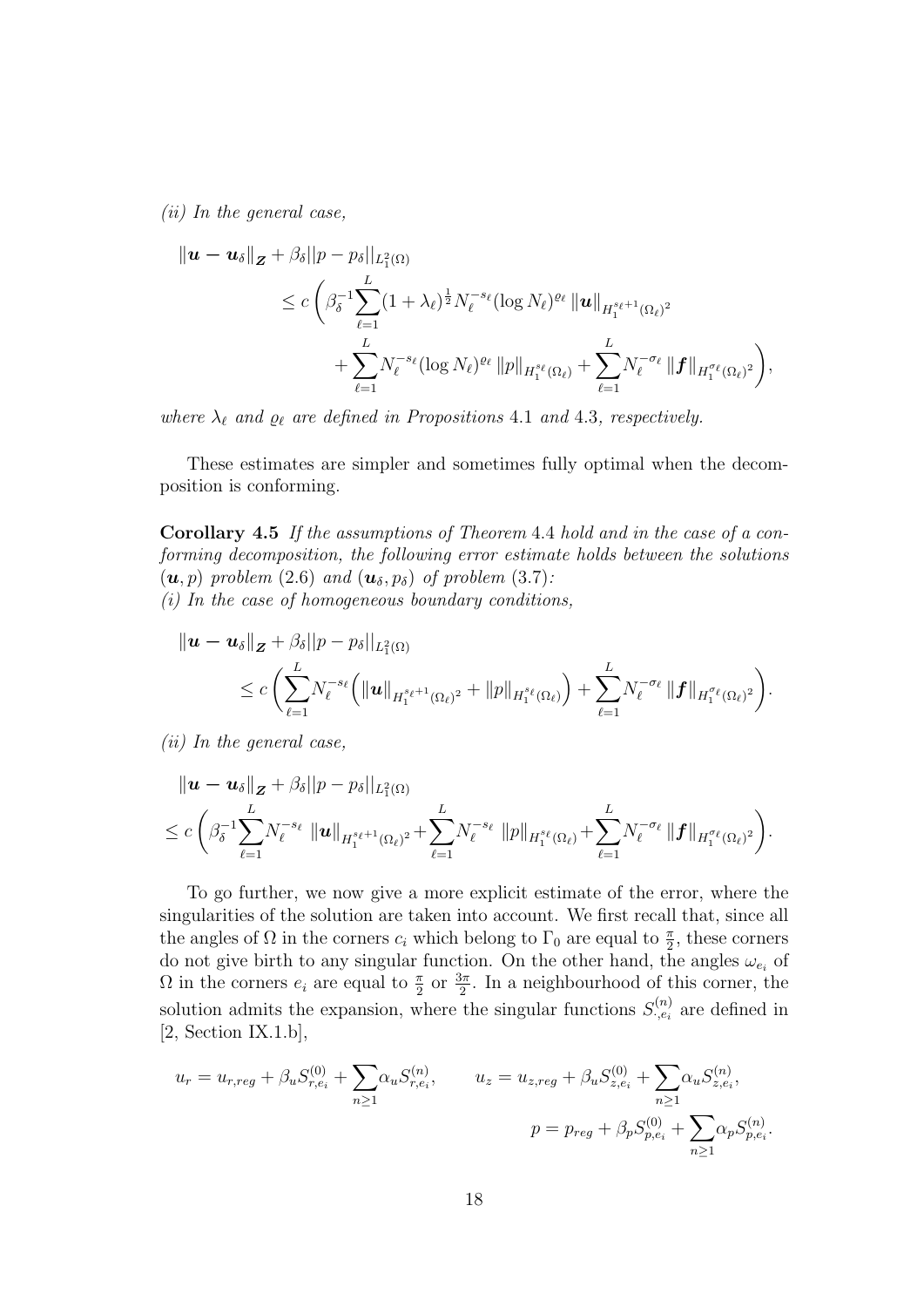Moreover, the support of the singular functions is the union of the  $\overline{\Omega}_{\ell}$  such that  $c_i$  is a vertex of  $\Omega_\ell$ , their definition involves the positive quantities  $\eta(\omega_{e_i})$  (see [2, Section IX.1.b] for an explicit definition of the function  $\eta$ ) and the approximation properties of these functions are well-known (we refer to [11, Section 3.2.4] for more details). We only consider the case of a conforming decomposition for simplicity and we denote by  $N_{\delta}$  the minimum of the  $N_{\ell}$ ,  $1 \leq \ell \leq L$ .

Corollary 4.6 If the data  $(f, g)$  belong to  $H_1^{s-1}(\Omega)^2 \times H_1^{s+1}(\Omega)^2$  with  $s > \frac{5}{2}$ , the following error estimate holds between the solutions  $(u, p)$  of problem  $(2.\overline{6})$ and  $(\mathbf{u}_{\delta}, p_{\delta})$  of problem (3.7):

(i) In the case of homogeneous boundary conditions,

$$
\|\bm{u}-\bm{u}_\delta\|_{\bm{Z}}+\beta_\delta||p-p_\delta||_{L^2_1(\Omega)}\leq c(1+\lambda_\delta)^\frac{3}{4}\sup\{N_\delta^{1-s},E_\delta^S\}\,\|\bm{f}\|_{H_1^{s-1}(\Omega)^2}\,.
$$

(ii) In the general case,

$$
\|\mathbf{u}-\mathbf{u}_{\delta}\|_{\mathbf{Z}}+\beta_{\delta}||p-p_{\delta}||_{L_{1}^{2}(\Omega)}\leq c(1+\lambda_{\delta})^{\frac{1}{2}}\sup\{N_{\delta}^{1-s},\beta_{\delta}^{-1}E_{\delta}^{S}\}(\|\mathbf{f}\|_{H_{1}^{s-1}(\Omega)^{2}}+\|\mathbf{g}\|_{H_{1}^{s+1}(\Omega)^{2}}).
$$

where

$$
E_{\delta}^{S} = \max\{E_{\ell}^{S}, 1 \leq \ell \leq L\},
$$
  
\n
$$
E_{\ell}^{S} = \begin{cases} 0 & \text{if } \bar{\Omega}_{\ell} \text{ does not contain any } e_{i}, \\ N_{e_{i}}^{-2\eta(\frac{\pi}{2})} (\log N_{e_{i}})^{\frac{1}{2}} & \text{if } \bar{\Omega}_{\ell} \text{ contains } e_{i} \text{ with } \omega_{e_{i}} = \frac{\pi}{2}, \\ N_{e_{i}}^{-2\eta(\frac{3\pi}{2})} (\log N_{e_{i}})^{\frac{1}{2}} & \text{if } \bar{\Omega}_{\ell} \text{ contains } e_{i} \text{ with } \omega_{e_{i}} = \frac{3\pi}{2}, \end{cases}
$$

and  $N_{e_i}$  is the minimum of the  $N_{\ell}$  for the  $\Omega_{\ell}$  such that  $c_i$  is a vertex of  $\Omega_{\ell}$ .

To make these last estimates fully complete, we recall [2, Section IX.1.b] that  $\eta(\frac{\pi}{2})$  $(\frac{\pi}{2}) \simeq 2,73959$  and  $\eta(\frac{3\pi}{2})$  $\frac{3\pi}{2}) \simeq 0,54448.$ 

#### 4.2 The general case

Owing to Lemmas 3.4 and 3.5, the same arguments as in Section 4.1 lead to similar estimates. However, for the sake of brevity, we prefer to state only the final result. We recall from [2, Section IX.1.b] that the singular functions exhibited above are the same for all values of k. We also introduce for any  $s \geq 0$ the norm

$$
\|\bm{v}\|_{H^s_{(k)}(\Omega)} = |\bm{v}\, e^{ik\theta}|_{H^s(\breve{\Omega})}
$$

(note that the two definitions of  $\|\cdot\|_{H^1_{(k)}(\Omega)}$  coincide) and by  $\mathbf{H}^s_{(k)}(\Omega)$  the set of functions  $\boldsymbol{v}$  in  $L_1^2(\Omega)^3$  such that  $\|\boldsymbol{v}\|_{H^s_{(k)}(\Omega)} < +\infty$ .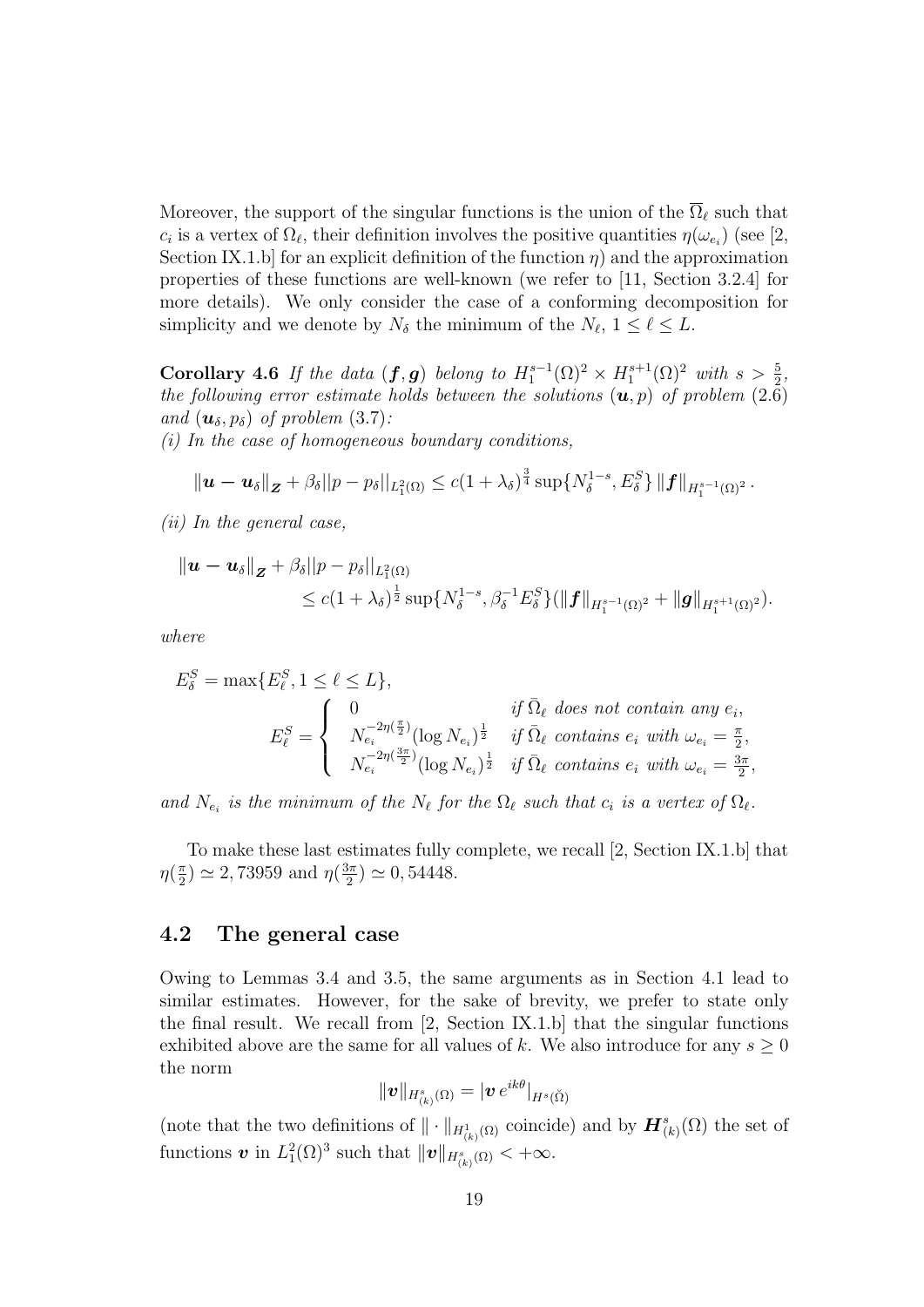**Theorem 4.7** If the data  $(f^k, g^k)$  belong to  $H^{s-1}_{(k)}$  $\binom{s-1}{k} (\Omega)^3 \times H^{s+1}_{(k)}$  $\chi_{(k)}^{s+1}(\Omega_{\ell})^3$  with  $s > \frac{5}{2}$ , the following error estimate holds between the solutions  $(\boldsymbol{u}^k, p^k)$  of problem (2.2) and  $(\boldsymbol{u}_{\delta}^k, p_{\delta}^k)$  of problem  $(3.16)$ :

 $(i)$  In the case of homogeneous boundary conditions,

$$
\left\| \boldsymbol{u}^{k} - \boldsymbol{u}_{\delta}^{k} \right\|_{\boldsymbol{H}_{(k)}^{1}(\Omega)} + \beta_{\delta(k)} ||p^{k} - p_{\delta}^{k}||_{L_{1}^{2}(\Omega)} \leq c(1+\lambda_{\delta})^{\frac{3}{4}} \sup \{ N_{\delta}^{1-s}, E_{\delta}^{S} \} \left\| \boldsymbol{f}^{k} \right\|_{\boldsymbol{H}_{(k)}^{s-1}(\Omega)^{2}}.
$$

(ii) In the general case,

$$
\| \boldsymbol{u}^{k} - \boldsymbol{u}_{\delta}^{k} \|_{\boldsymbol{H}_{(k)}^{1}(\Omega)} + \beta_{\delta(k)} \| p^{k} - p_{\delta}^{k} \|_{L_{1}^{2}(\Omega)} \n\leq c(1 + \lambda_{\delta})^{\frac{1}{2}} \sup \{ N_{\delta}^{1-s}, \beta_{\delta(k)}^{-1} E_{\delta}^{S} \} (\|\boldsymbol{f}^{k} \|_{\boldsymbol{H}_{(k)}^{s-1}(\Omega)} + \|\boldsymbol{g}^{k} \|_{\boldsymbol{H}_{(k)}^{s+1}(\Omega)}), \quad (4.7)
$$

where the quantities  $\lambda_{\delta}$  and  $E_{\delta}^{S}$  are introduced in Proposition 4.1 and Corollary 4.6, respectively.

#### 4.3 Back to the three-dimensional problem

Once the discrete coefficients  $(u_{\delta}^{k}, p_{\delta}^{k}), |k| \leq K$ , are known, the basic idea is to define the three-dimensional discrete solution

$$
\tilde{\mathbf{u}}_{K,\delta}(r,\theta,z) = \frac{1}{\sqrt{2\pi}} \sum_{|k| \le K} \mathbf{u}_{\delta}^{k}(r,z) e^{ik\theta},
$$
\n
$$
\tilde{p}_{K,\delta}(r,\theta,z) = \frac{1}{\sqrt{2\pi}} \sum_{|k| \le K} p_{\delta}^{k}(r,z) e^{ik\theta}. \quad (4.8)
$$

Indeed, bounding the error between the solution  $(\check{u}, \check{p})$  of problem (1.1) and this solution relies on the triangle inequality (with obvious definition for the  $\|\cdot\|_{H_D^1(\breve{\Omega})}$ -norm)

$$
\|\boldsymbol{\breve{u}}-\boldsymbol{\breve{u}}_{K,\delta}\|_{H_D^1(\tilde{\Omega})^3}\leq \|\boldsymbol{\breve{u}}-\boldsymbol{\breve{u}}_K\|_{H^1(\tilde{\Omega})^3}+\|\boldsymbol{\breve{u}}_K-\boldsymbol{\breve{u}}_{K,\delta}\|_{H_D^1(\tilde{\Omega})^3},
$$

and its analogue for  $\|\tilde{p} - \tilde{p}_{K,\delta}\|_{L^2(\tilde{\Omega})}$ . The first term in the right-hand side of this inequality is evaluated in Proposition 2.4, while the second one obviously satisfies

$$
\|\boldsymbol{\breve{u}}_K-\boldsymbol{\breve{u}}_{K,\delta}\|^2_{H_D^1(\check{\Omega})^3}=\sum_{|k|\leq K}\big\|\boldsymbol{u}^k-\boldsymbol{u}_{\delta}^k\big\|^2_{\boldsymbol{H}_{(k)D}^1(\Omega)}\,.
$$

So the final result is easily derived from Thoerem 4.7.

**Theorem 4.8** Assume that the discretization parameters K and  $\delta$  satisfy

$$
K \le N_{\delta}.\tag{4.9}
$$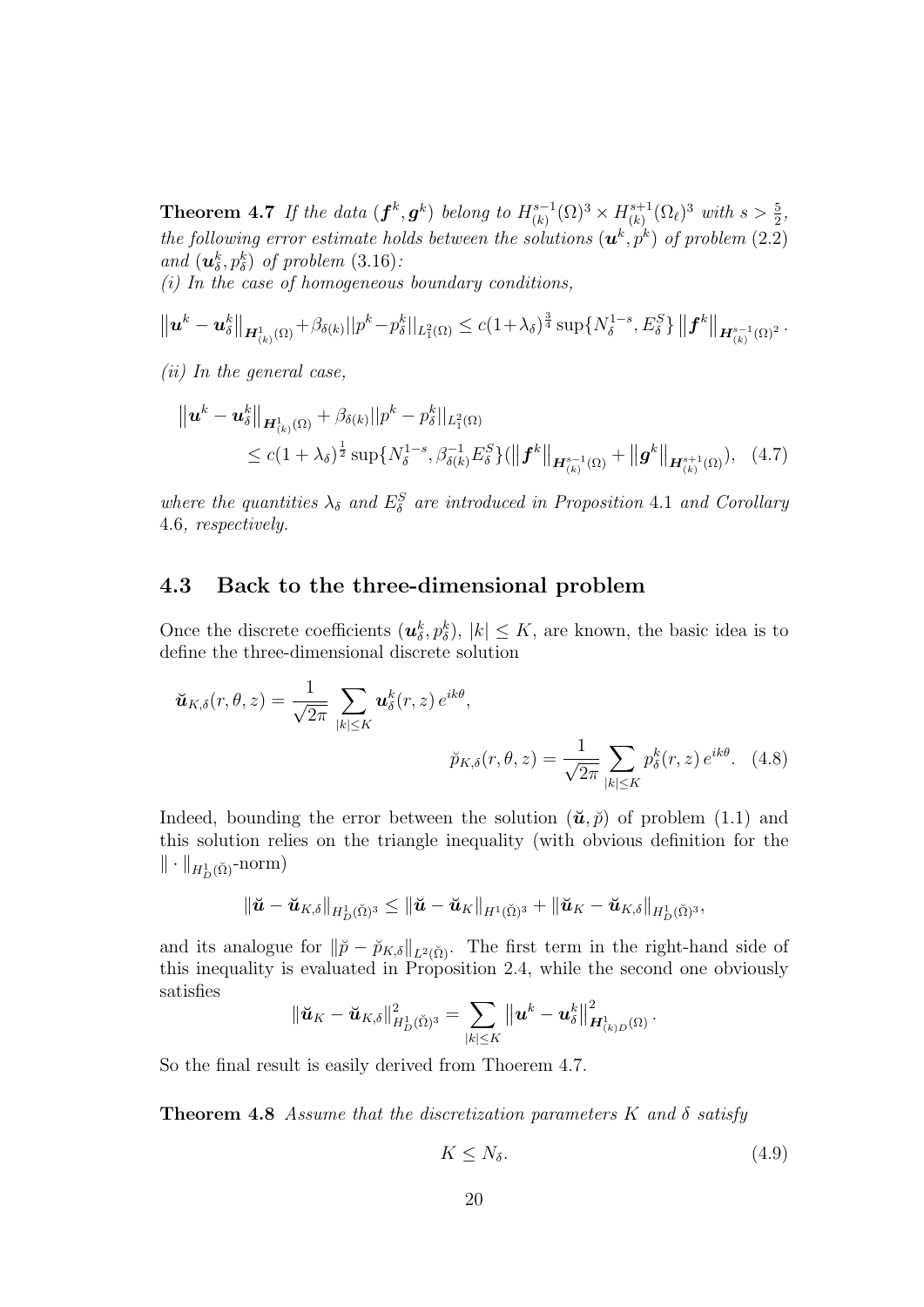If the data  $(\check{f}, \check{g})$  belong to  $H^{s-1}(\check{\Omega})^2 \times H^{s+1}(\check{\Omega})^2$  with  $s > \frac{5}{2}$ , the following error estimate holds between the solutions  $(\check{u}, \check{p})$  of problem  $(1.1)$  and  $(\check{u}_{K,\delta}, \check{p}_{K,\delta})$ defined in  $(4.8)$ :

 $(i)$  In the case of homogeneous boundary conditions,

$$
\begin{split} \|\check{u} - \check{u}_{K,\delta}\|_{H^1(\check{\Omega})^3} + \beta_{\delta(K)} ||\check{p} - \check{p}_{K,\delta}||_{L^2(\check{\Omega})} \\ &\leq c \big( (1 + \lambda_{\delta})^{\frac{3}{4}} \sup \{ N_{\delta}^{1-s}, E_{\delta}^S \} + K^{-s} \big) \| \check{\boldsymbol{f}} \|_{H^{s-1}(\check{\Omega})^3}. \end{split} \tag{4.10}
$$

(ii) In the general case,

$$
\begin{split} \|\check{\mathbf{u}} - \check{\mathbf{u}}_{K,\delta}\|_{H^{1}(\check{\Omega})^{3}} + \beta_{\delta(K)} ||\check{p} - \check{p}_{K,\delta}||_{L^{2}(\check{\Omega})} \\ &\leq c \big( (1 + \lambda_{\delta})^{\frac{1}{2}} \sup \{ N_{\delta}^{1-s}, \beta_{\delta(K)}^{-1} E_{\delta}^{S} \} + K^{-s} \big) \\ &\qquad \qquad \left( \|\check{f}\|_{H^{s-1}(\check{\Omega})^{3}} + \|\check{g}\|_{H^{s+1}(\check{\Omega})^{3}} \right), \quad (4.11) \end{split}
$$

where the quantities  $\lambda_{\delta}$  and  $E_{\delta}^{S}$  are introduced in Proposition 4.1 and Corollary 4.6, respectively.

Condition (4.9) is not at all restrictive and can be avoided when writing more complex estimates. Moreover, if  $\lambda_{\delta}$  is bounded independently of  $\delta$ , which is most often the case, the part of estimate (4.10) concerning the velocity  $\check{u}$  is fully optimal, which is not the case for the mortar spectral element method in general three-dimensional geometries and non-conforming domain decompositions, see [5, Chap VI].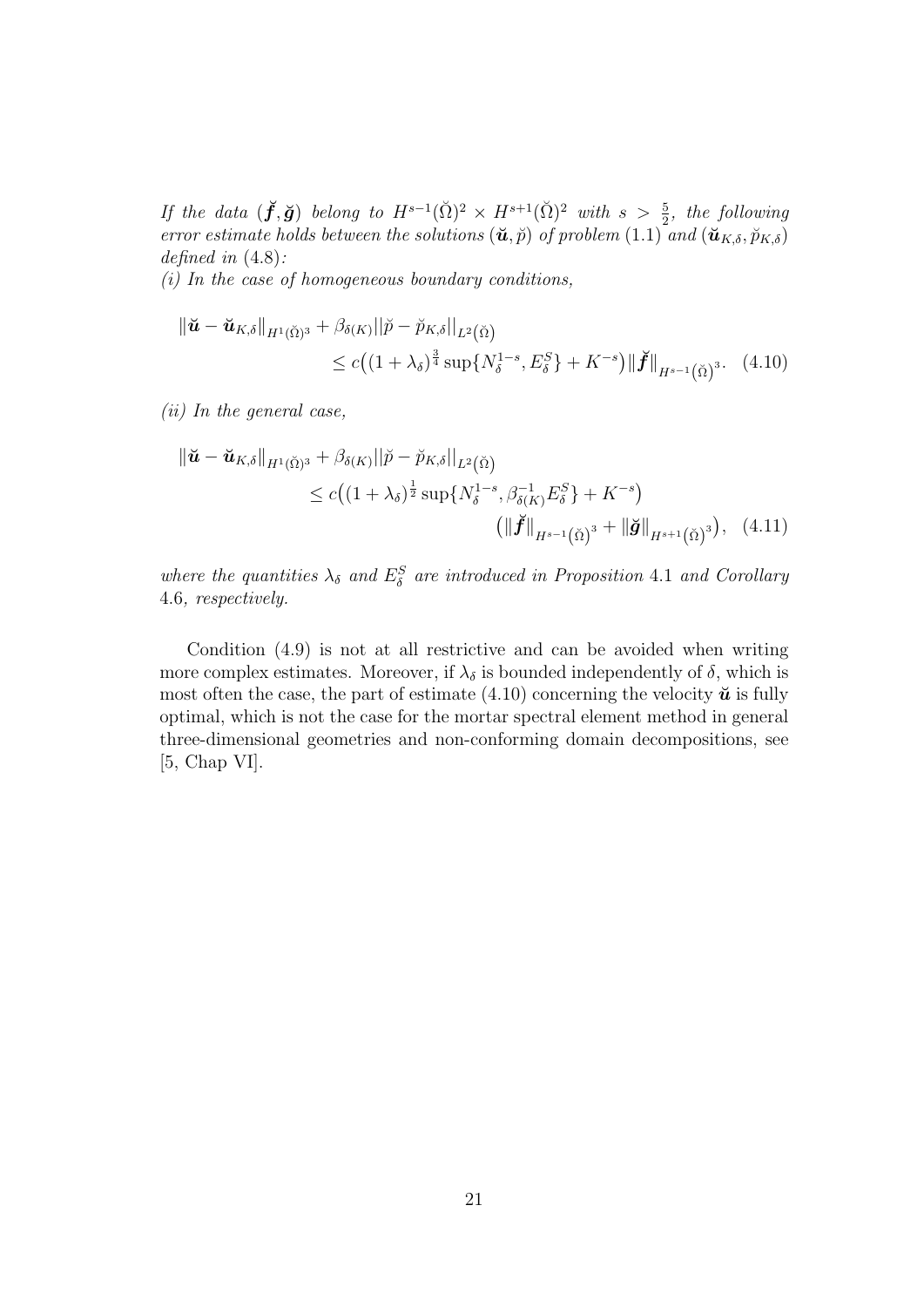## 5 Some numerical experiments

We present numerical tests which would confirm our theoretical predictions in the axisymmetric and general cases. These tests are made on the two types of domains presented in Figure 1, only the first one being convex. Each domain is broken up into rectangles, which enables us to highlight the good convergence properties of the mortar method.

#### 5.1 The case of axisymmetric data

We consider the rectangle  $\Omega^a$  in the left part of Figure 1, broken up into three rectangles  $\Omega_1^a$ ,  $\Omega_2^a$ , and  $\Omega_3^a$  as follows:

$$
\Omega^{a} = ]0, 1[\times] - 1, 1[;
$$
  
\n
$$
\Omega_{1}^{a} = ]\frac{1}{2}, 1[\times] - 1, \frac{1}{2}[;
$$
\n
$$
\Omega_{2}^{a} = ]0, \frac{1}{2}[\times] - 1, \frac{1}{2}[;
$$
\n
$$
\Omega_{3}^{a} = ]0, 1[\times] \frac{1}{2}, 1[.
$$
\n(5.1)

For the first series of tests, we take the axisymmetric data given by

$$
f_r(r, z) = 1,
$$
  $f_z(r, z) = 0,$   

$$
g_r(r, z) = r^{7/2} z^2,
$$
  $g_z(r, z) = -\frac{3}{2} r^{5/2} z^3.$  (5.2)



Figure 2: The discrete solution in  $\Omega^a$  for the data in (5.2)

In Figure 2 we represent the isovalue curves of  $u_{r,\delta}$ ,  $u_{z,\delta}$  and  $p_{\delta}$  obtained with

$$
N_1 = N_2 = 20
$$
 and  $N_3 = 22$ .

The lack of continuity through the interfaces of the three subdomains is not visible on the figure.

We now consider the following singular functions:

$$
u_r(r, z) = r^{7/2}z^2
$$
,  $u_z(r, z) = -\frac{3}{2}r^{5/2}z^3$ ,  $p(r, z) = r^{1/2}$ , (5.3)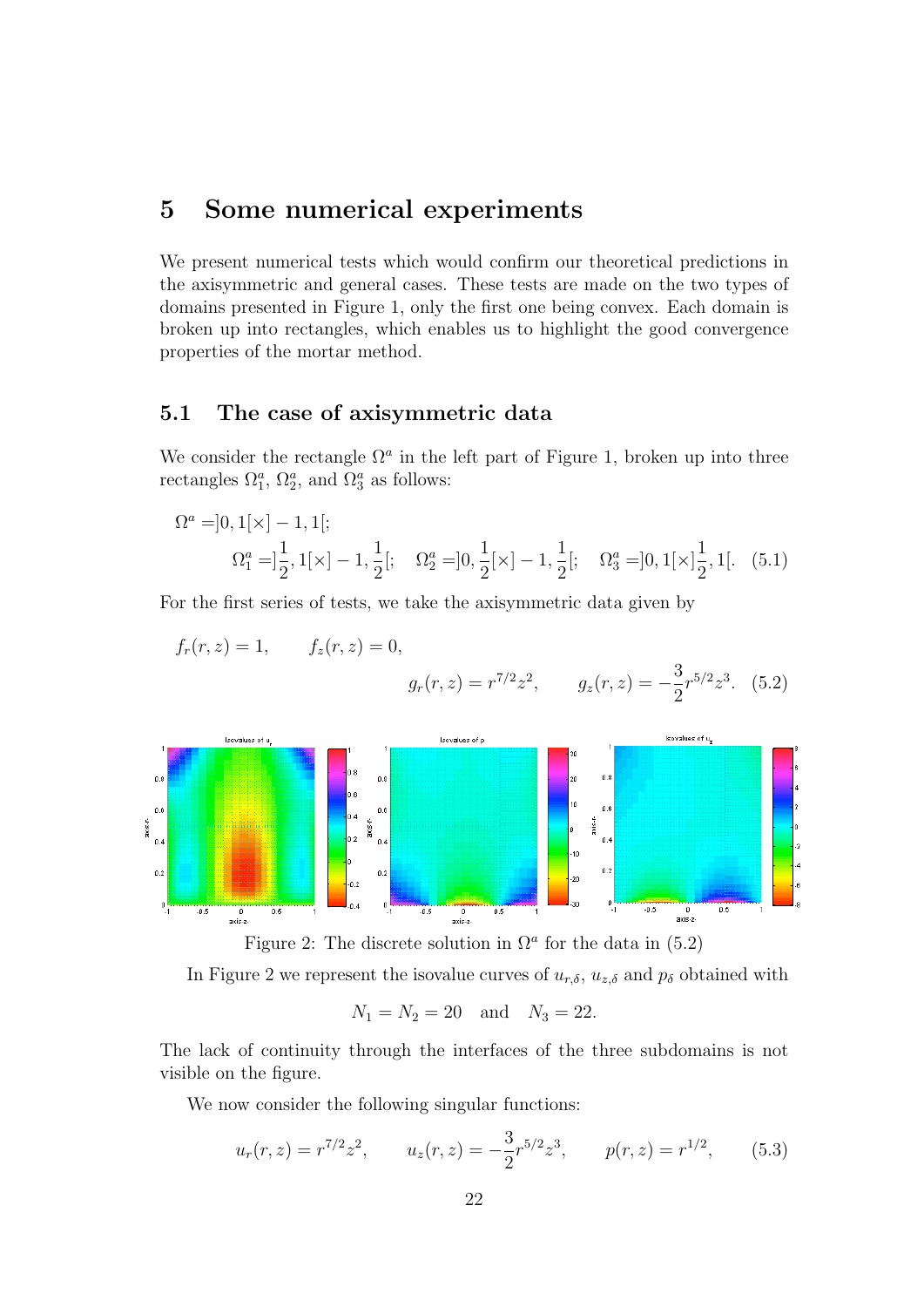we compute the associated data and finally the discrete solution for these data. The curves in the left part of Figure 3 present the quantities  $\log_{10} \| \bm{u} - \bm{u}_\delta \|_{L^2_1(\Omega^a)^2}$ (blue line),  $\log_{10} ||u - u_{\delta}||_Z$  (green line) and  $\log_{10} ||p - p_{\delta}||_{L^2_1(\Omega^a)}$  (red line) as functions of  $log_{10}(N)$ .



Figure 3: Error curves for the solutions in (5.3) and (5.6)

We now work with the domain  $\Omega^b$  in the right part of Figure 1, broken up into 5 subdomains, namely

$$
\Omega^{b} = ]0, 1[\times ] - 1, 1[\ \setminus [\frac{1}{2}, 1[\times [-\frac{1}{2}, \frac{1}{2}],\n\Omega^{b}_{1} = ]\frac{1}{2}, 1[\times ] - 1, -\frac{1}{2}[\cdot \Omega^{b}_{2} = ]0, \frac{1}{2}[\times ] - 1, -\frac{1}{2}[\cdot \Omega^{b}_{3} = ]0, \frac{1}{2}[\times ] - \frac{1}{2}, \frac{1}{2}[\cdot \n\Omega^{b}_{4} = ]0, \frac{1}{2}[\times ]\frac{1}{2}, 1[\cdot \Omega^{b}_{5} = ]\frac{1}{2}, 1[\times ]\frac{1}{2}, 1[\ (5.4)
$$



Figure 4: The discrete solution in  $\Omega^b$  for the data in (5.5) The (axisymmetric) data are now given by

$$
f_r(r, z) = -6r,
$$
  $f_z(r, z) = 16z,$   
 $g_r(r, z) = r^3,$   $g_z(r, z) = -4r^2z.$  (5.5)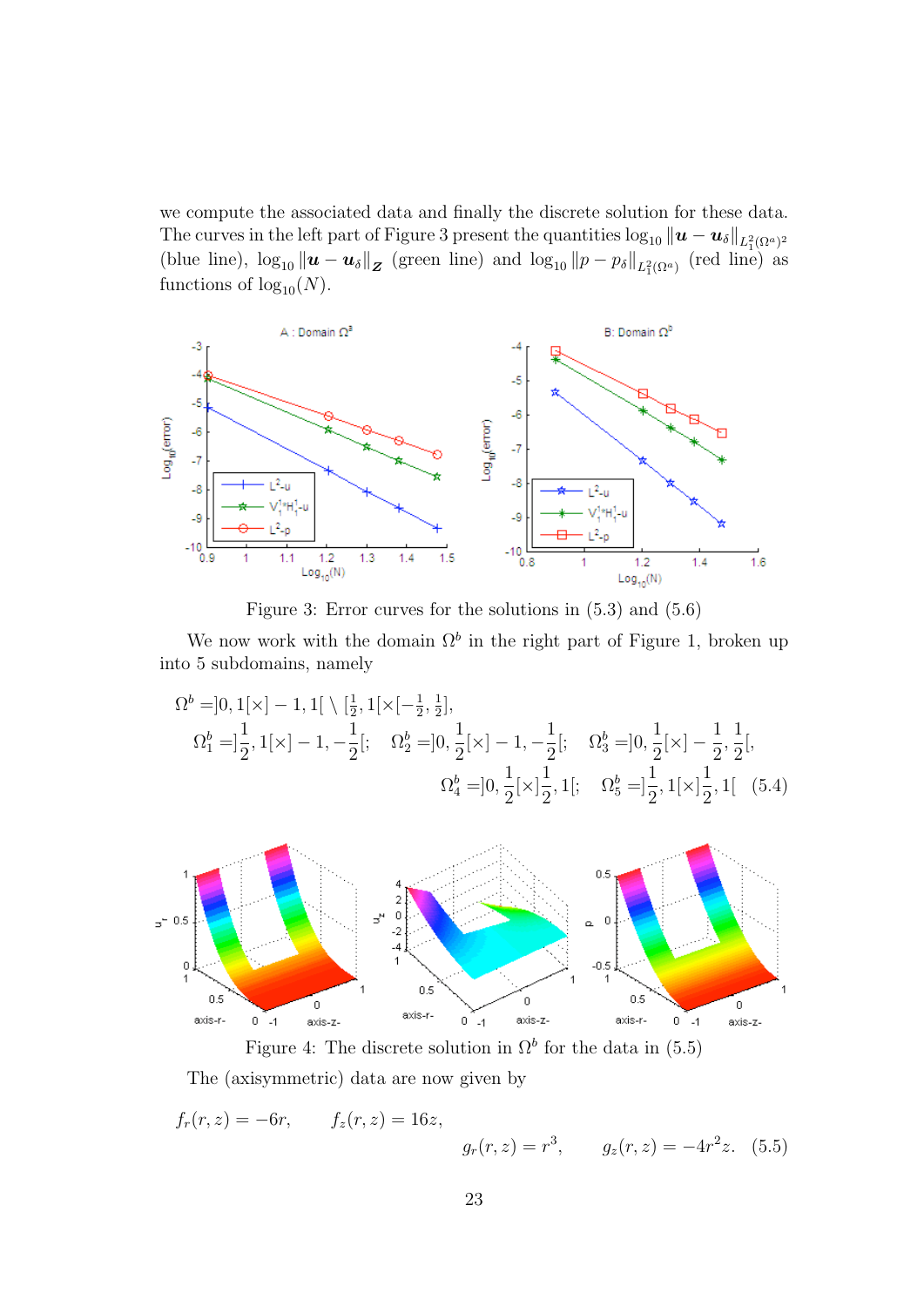Figure 4 present the layouts of  $u_{r,\delta}$ ,  $u_{z,\delta}$  and  $p_{\delta}$  obtained with all  $N_{\ell}$  equal to 30.

We consider the following functions in the domain  $\check{\Omega}^b$ :

$$
u_r(r, z) = r^{7/2} z^2, \qquad u_z(r, z) = -3/2r^{5/2} z^3, \qquad p(r, z) = -r,
$$
 (5.6)

and as previously compute the associated discrete solution. The curves in the right part of Figure 3 present the quantities  $\log_{10} ||u - u_{\delta}||_{L^2_1(\Omega^b)^2}$  (blue line),  $\log_{10} ||u - u_{\delta}||_{Z}$  (green line) and  $\log_{10} ||p - p_{\delta}||_{L^{2}(\Omega^{b})}$  (red line) as functions of  $log_{10}(N)$ . It can be noted that, in both parts of this figure, the slope of the curve for the pressure is weaker than for the velocity; this is due to the term  $\beta_{\delta}$ in the estimates stated in Theorem 4.4.

### 5.2 The general case



Figure 5: The Fourier coefficients of order 0 of the discrete solution in  $\Omega^a$  and data in (5.7)





$$
(\breve{f}_r, \breve{f}_\theta, \breve{f}_z)(r, \theta, z) = (r^{3/2}z\cos\theta, r^{5/2}z\sin\theta, rz^2\cos^2\theta),
$$
  

$$
(\breve{g}_r, \breve{g}_\theta, \breve{g}_z)(r, \theta, z) = (0, 0, 0). \quad (5.7)
$$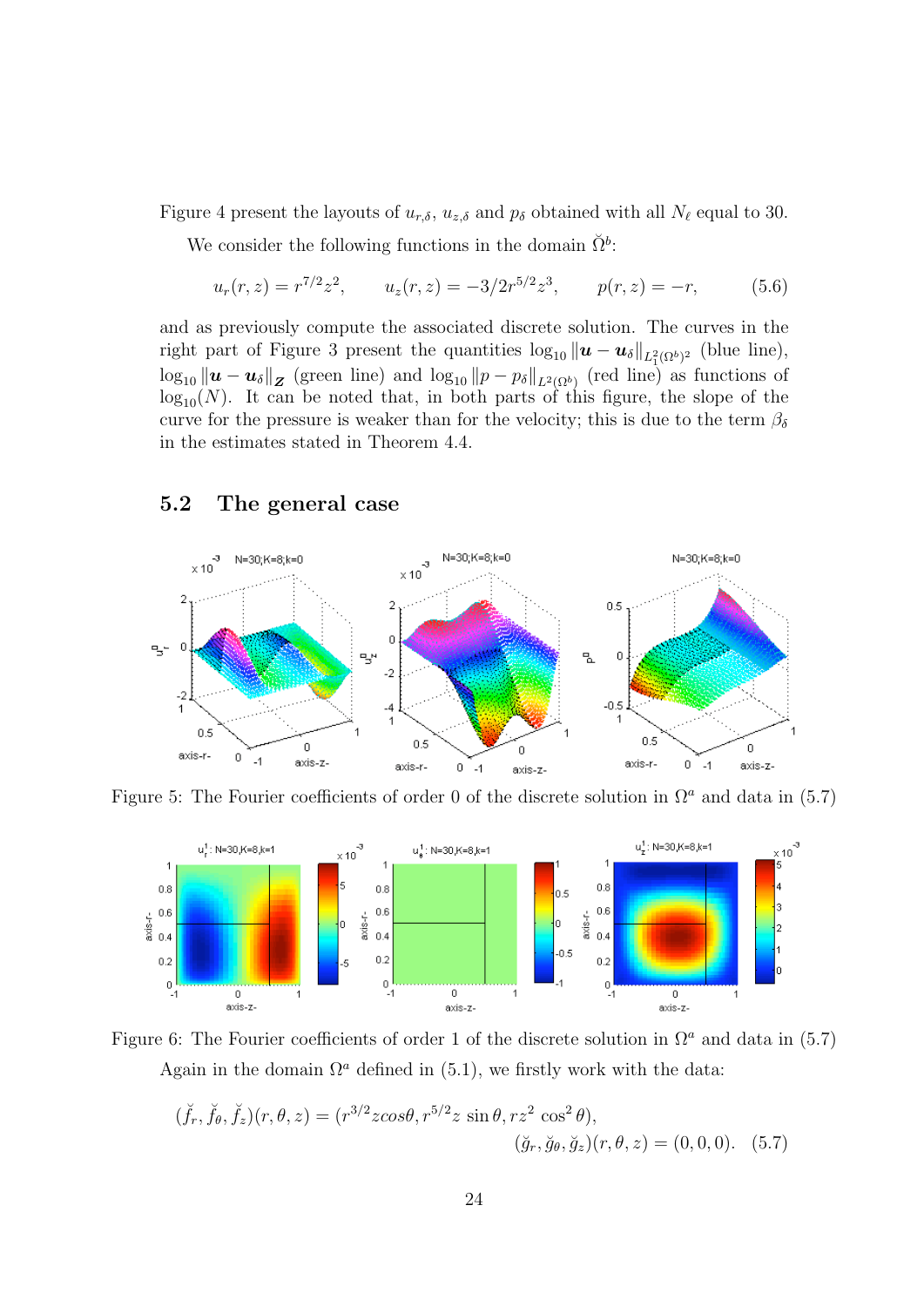The layouts of  $u_{r,\delta}^0$ ,  $u_{z,\delta}^0$  and  $p_{\delta}^0$  obtained with  $K = 8$  and all the  $N_{\ell}$  equal to 30 are presented of Figure 5. And the isovalue curves of  $u_{r,\delta}^1$ ,  $u_{z,\delta}^1$  and  $p_{\delta}^1$  for the same values of the discretization parameters are presented in Figure 6.

To study the slope of the error, we consider the following solution:

$$
\breve{u}_x(x, y, z) = x^2 y^2, \qquad \breve{u}_y(x, y, z) = 0, \qquad \breve{u}_z(x, y, z) = -2xzy^2
$$

$$
\breve{p}(x, y, z) = (x^2 + y^2)^{5/4} (z^2 - 1)^{3/2} \quad (5.8)
$$

For the corresponding discrete solution, in the left part of Figure 7, we give the curves of  $\log_{10} \|\boldsymbol{\breve{u}} - \boldsymbol{\breve{u}}_{\delta}\|_{L^2(\tilde{\Omega}^a)^3}$  (blue line),  $\log_{10} \|\boldsymbol{\breve{u}} - \boldsymbol{\breve{u}}_{\delta}\|_{H^1_D(\tilde{\Omega}^a)^3}$  (green line), and  $\log_{10} \|\breve{p} - \breve{p}_{\delta}\|_{L^2(\breve{\Omega}^a)}$  (red line) as functions of  $\log_{10}(N)$ .



Figure 7: Error curves for the solutions in (5.8) and (5.10)

Finally, we go back to the domain  $\Omega^b$  defined in (5.4) and we consider the data :

$$
(\breve{f}_x, \breve{f}_y, \breve{f}_z)(x, y, z) = (z^2 + x^2 + y^2, -2xy, -2zx),
$$
  

$$
(\breve{g}_x, \breve{g}_y, \breve{g}_z)(x, y, z) = (0, -xy(1 - z^2), 0). \quad (5.9)
$$

We represent in Figure 8 the layouts of  $\text{Im}(u_{\theta,\delta}^{(1)}), p_{\delta}^{(1)}$  $u_{r,\delta}^{(1)}$  and  $u_{r,\delta}^{(3)}$  for the discrete solution computed with  $K = 5$  and all the  $N_{\ell}$  equal to 34.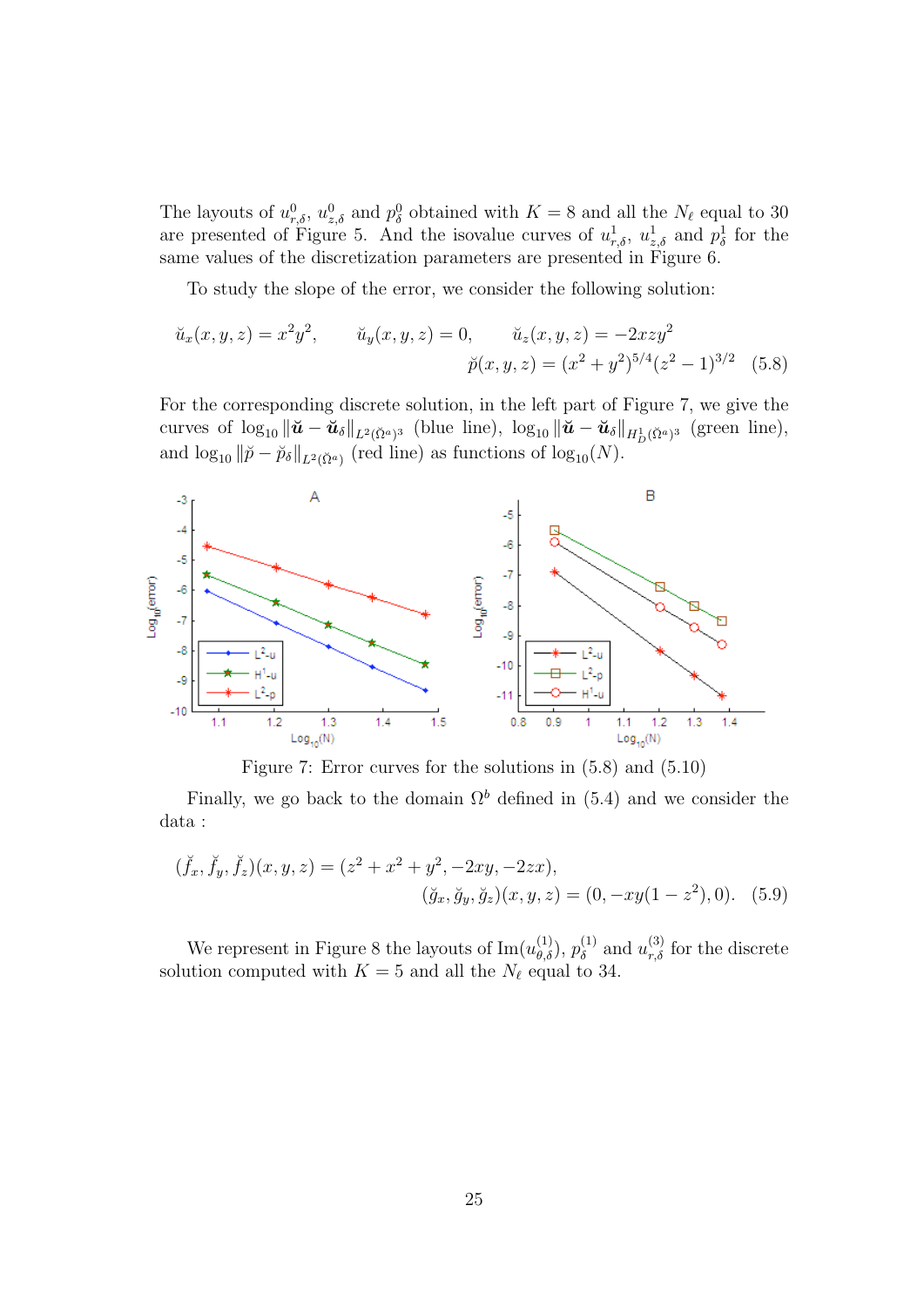

Figure 8: Some Fourier coefficients of the discrete solution in  $\Omega^b$  and data in (5.9) Figure 9 illustrates the isovalues of  $p_\delta^2$  and  $u_{\theta,\delta}^2$  for the discrete solution computed with  $K = 5$  and all the  $N_{\ell}$  equal to 20.





$$
\tilde{u}_x(x, y, z) = (x^2 + y^2)^{7/3}, \qquad \tilde{u}_y(x, y, z) = 0,
$$
  

$$
\tilde{u}_z(x, y, z) = -\frac{14}{3}(x^2 + y^2)^{4/3}x, \qquad \tilde{p}(x, y, z) = xz.
$$
 (5.10)

We compute the associated discrete solution  $(\check{u}_{K,\delta}, \check{p}_{K,\delta})$ . In the right part of Figure 7, we give the curves of the errors  $\log_{10} \|\check{u} - \check{u}_{K,\delta}\|_{L^2(\check{\Omega}^b)^3}$  (blue line),  $\log_{10} \|\check{\boldsymbol{u}} - \check{\boldsymbol{u}}_{K,\delta}\|_{H^1_D(\check{\Omega}^b)^3}$  (green line), and  $\log_{10} \|\check{p} - \check{p}_{K,\delta}\|_{L^2(\check{\Omega}^b)}$  (red line) as functions of  $log_{10}(N)$ .

All these results are in good coherence with the estimates proved in Section 4. They confirm the efficiency of our method for solving a three-dimensional problem.